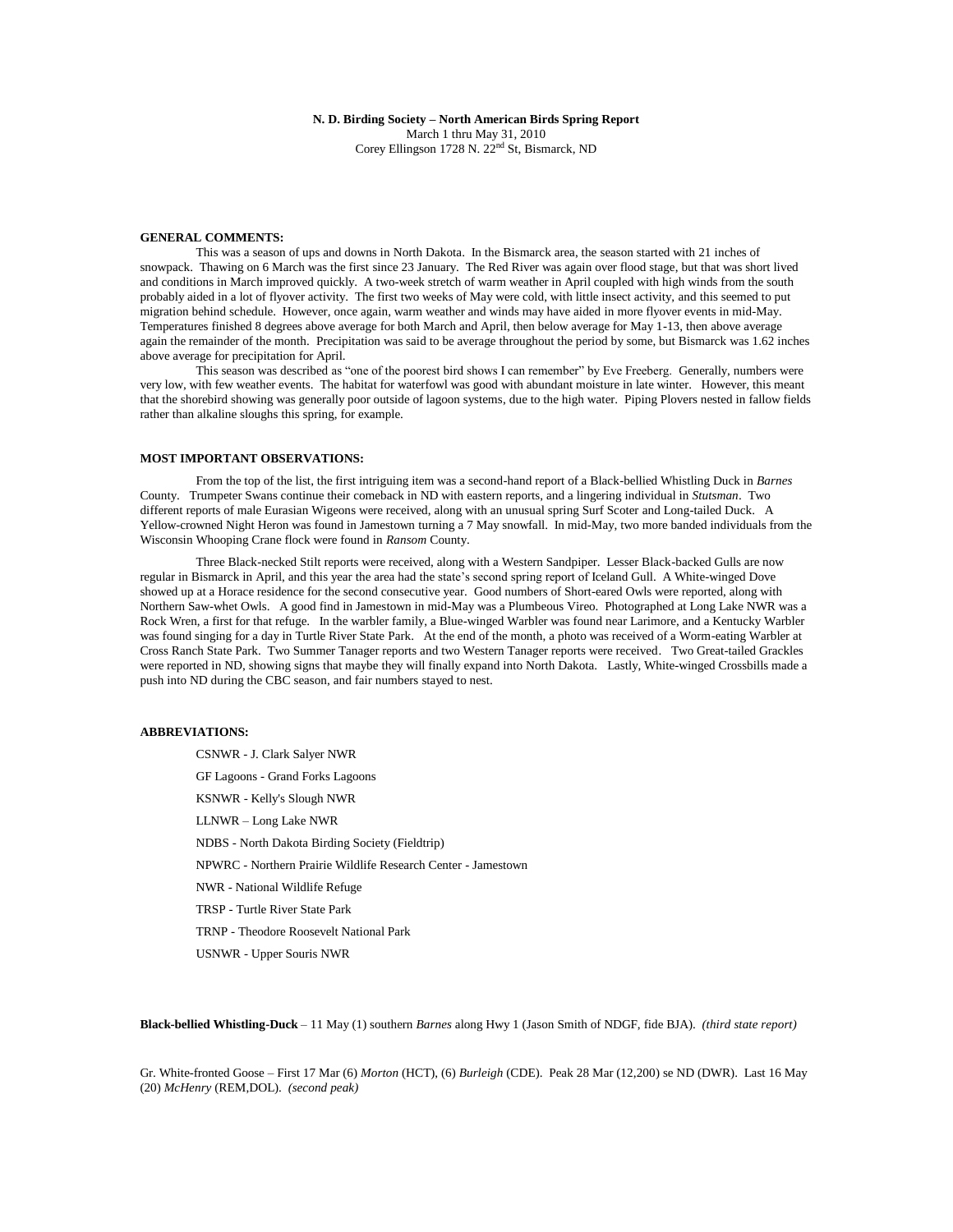Snow Goose – First 17 Mar (1) *Morton* (HCT), (1) *Burleigh* (CDE). Peak 28 Mar (20k) *Richland*, (210k) *Foster*,*Wells* (REM). Last EOP.

Ross's Goose – First 21 Mar (2) Jamestown (LDI). Peak 28 Mar (78) ND (REM). Last 22 May (2) *Benson* (REM).

Cackling Goose – 15 Mar (2) Mandan (HCT). Peak 30 Mar (6250) *Ward* (REM). Last 15 May (1) *McHenry* (DOL).

Canada Goose – Wintering (13,000) in Bismarck-Mandan. First spring migrant 13 Mar (2) *Grand Forks* (DOL), (2) Jamestown (CZ). Peak 28 Mar (6200) *Eddy*, *McHenry*, *Ward* (REM).

Tundra Swan – First 22 Mar (331) *Cass* (DWR), (10) *Grand Forks* (EEF), (5) Fargo (MAO). Peak 28 Mar (4400) se ND (REM,DWR). Last 25 May (2) *Steele* (KRC).

Trumpeter Swan – 05 Apr to 07 May (1) Jamestown (CMD,AB, et al). 14 Apr (2) *Stutsman* (CMD). 16 to 23 May (1-2) flyovers in *Grand Forks* (Todd Leake, fide DOL).

Wood Duck – First 20 Mar (1) Kist Livestock, Mandan (CDE,HCT). Peak 30 May (55) Oak Park (CJT). 13 May (brood) Mickelson Park (DPW).

Gadwall – Wintering 13 Mar (1) Gar Dam marsh (REM). First 20 Mar (1) Kist Livestock, Mandan (CDE,HCT), (2) Garrison Dam (REM). Peak 08 May (480) *Kidder* (HCT,BM).

American Wigeon – First 20 Mar (6) Garrison Dam (REM). Peak 10 Apr (75) *McHenry* (REM), 11 Apr (75) *Burleigh* (CDE,HCT).

**Eurasian Wigeon** – 06 May to 09 May (1) Fargo Lagoons (KRC, DWR et al). 12 May (1) *Ward* (Ryan Shively of USFWS). *(now 20 reports for ND).*

American Black Duck – 03 Apr (1) *Barnes* (JML). 07 May (1) Fargo Lagoons (DWR,DOL,REM). *(ties 6th early)*

Mallard – Overwintered (3) at GF Lagoons (EEF). 13 Mar (3000) Garrison Dam (REM). First 16 Mar (3) KSNWR (SJA). Peak 30 Mar (600) *Burleigh* (HCT). 05 Apr (2 eggs) Jamestown (LDI). 06 May (12y) GF Lagoons (EEF).

Blue-winged Teal – First 28 Mar (1) *Richland* (REM,DWR). Peak 04 May (600) *Burleigh*, *Kidder* (HCT).

Cinnamon Teal – First 05 May (1) CSNWR (GAE). 09 May (1) *Stark* (JWH). 26 May (1) *Stark* (JWH). 31 May (1) McKenzie Slough (DNS,IS).

Northern Shoveler – First 17 Mar (4) McKenzie Slough (CDE). Peak 13 Apr (2050) *Burleigh*, *Kidder*, *Logan* (HCT). 10 May (2000) GF Lagoons (EEF).

Northern Pintail – First 13 Mar (4) Gar Dam (REM). Peak 26 Mar (6000) McKenzie Slough (HCT). 09 May (6y) GF Lagoons (EEF).

Green-winged Teal – First 20 Mar (1) Garrison Dam (REM). Peak 13 Apr (600) *Burleigh*, *Kidder* (HCT).

Canvasback – First 26 Mar (6) *Cass* (DWR), (1) *Burleigh* (AGV,KJV). Peak 06 Apr (600) *Burleigh*, *Kidder* (HCT). 19 May (8y) GF Lagoons (EEF).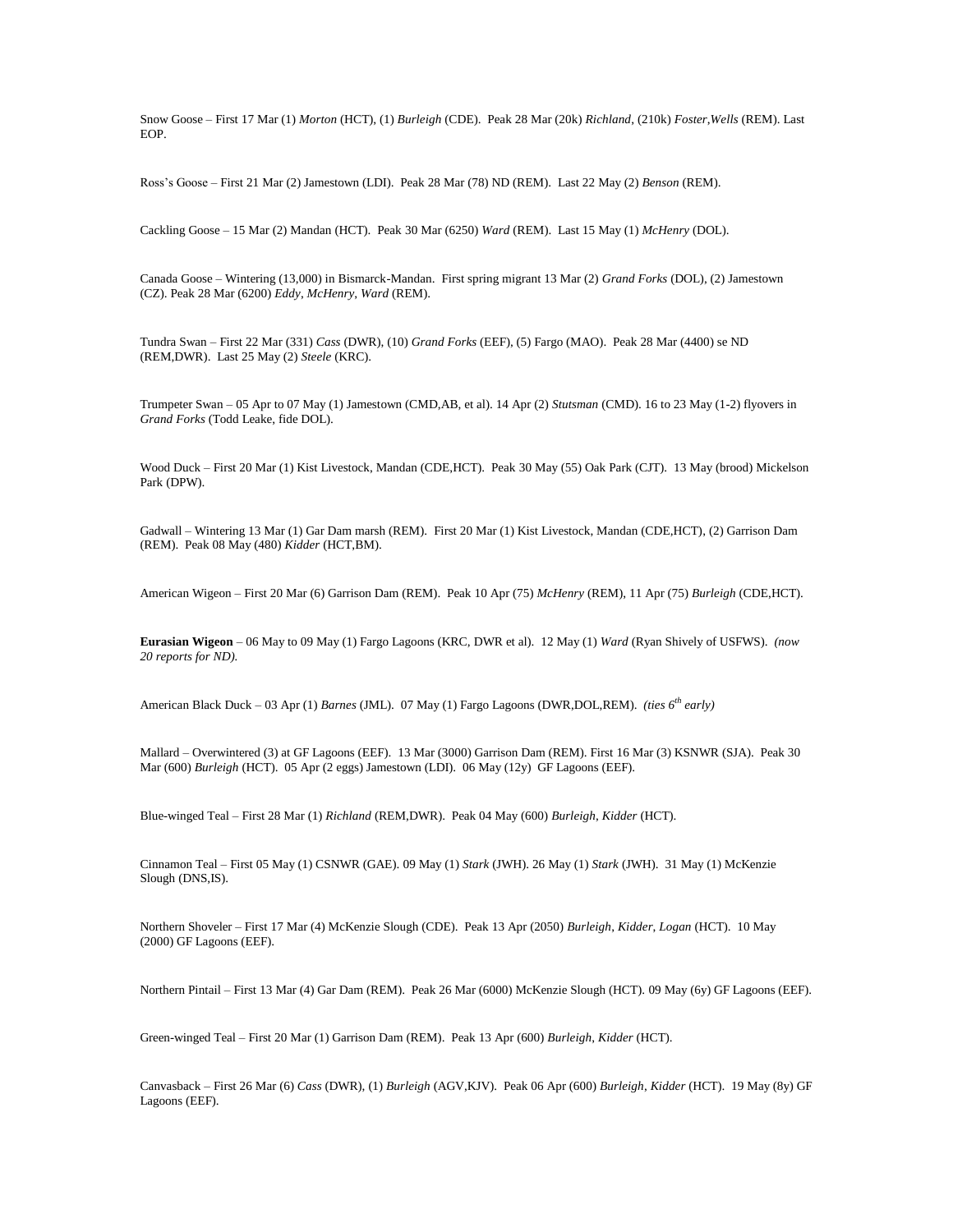Redhead – First 17 Mar (2) CSNWR (GEE). Peak 31 Mar (1000) McKenzie Slough (HCT,CDE). 11 May (8y) GF Lagoons (EEF).

Ring-necked Duck – First 24 Mar (1) GF Lagoons (EEF), (1) Minot Lag (REM). Peak 09 Apr (140) *Grand Forks* (EEF).

Greater Scaup – First 27 Mar (8) *Cass* (DWR). Peak 13 Apr (290) GF Lagoons (EEF). Last 15 May (4) *Burleigh* (HCT,BM).

Lesser Scaup – First 20 Mar (1) Garrison Dam (REM). Peak 13 Apr (7000) *Burleigh*, *Kidder*, *Logan* (HCT).

**Surf Scoter** – 12 May (1) Pipestem Reservoir (Gary Edwards of PA, fide LDI). *(5th spring report)*

Long-tailed Duck – Winter to 20 Mar (1) Gar Dam boat ramp (REM). 09 May (1) Fargo Lagoons (KRC,DWR,MM) *(5th late report)*

Bufflehead – Wintering 13 Mar (14) Garrison Dam (REM). First 15 Mar (2) CSNWR (GEE). Peak 09 Apr (104) GF Lagoons (EEF).

Common Goldeneye – Wintering 13 Mar (33) Garrison Dam (REM). First 17 Mar (1) Minot Lagoons (REM). Peak 23 Mar (240) GF Lagoons (EEF). Last 31 May (1) Des Lacs NWR (RR).

Hooded Merganser – First 18 Mar (2) Jamestown (JAS). Peak 12 Apr (14) Tesoro Refinery, Mandan (HCT).

Common Merganser – 17 Mar (1) Jamestown (CZ). Peak 11 Apr (436) *Burleigh*, *Sheridan*, *McLean* (HCT). For the last 6 years now, birds have been seen in summer on the Missouri River between Bismarck and Washburn. 31 May (2 pr) *Oliver* (CDE,HCT).

Red-breasted Merganser – First 30 Mar (1) McKenzie Slough (HCT). Peak 06 Apr (5) Crystal Springs (CDE). Last 07 May (2) Fargo Lagoons (DWR,DOL,REM).

Ruddy Duck – First 28 Mar (2) Arrowwood NWR (CMD,SLW). Peak 06 May (750) Minot Lagoons (REM).

Chukar (exotic) – 11-12 May (2) at feeder, plus 2 other sightings in NE Bismarck. (CDE)

Gray Partridge – 01 Mar (30) *Stutsman* (SLW). 06 Mar (33) Kenmare area (RR). 08 Mar (38) *Grand Forks* (EEF).

Ring-necked Pheasant – 13 Mar (120) nc ND (REM).

Ruffed Grouse – 17 Apr (2) Jay Wessels WMA, drumming at 3:45am! (REM,CDE). 26 May (2) *Cavalier* (REM,CDE).

Greater Sage-Grouse – 30 May (1) ne of Marmarth (DOL,PRo).

Sharp-tailed Grouse – 16 May (40) on a lek in *Pierce* (DOL). Good numbers throughout season (REM).

Greater Prairie-Chicken – 23 Mar (6) *Grand Forks* (EEF). 17 Apr (10) *Grand Forks* (DOL).

Wild Turkey – 21 Mar (98) *Ward*, *McHenry* (REM).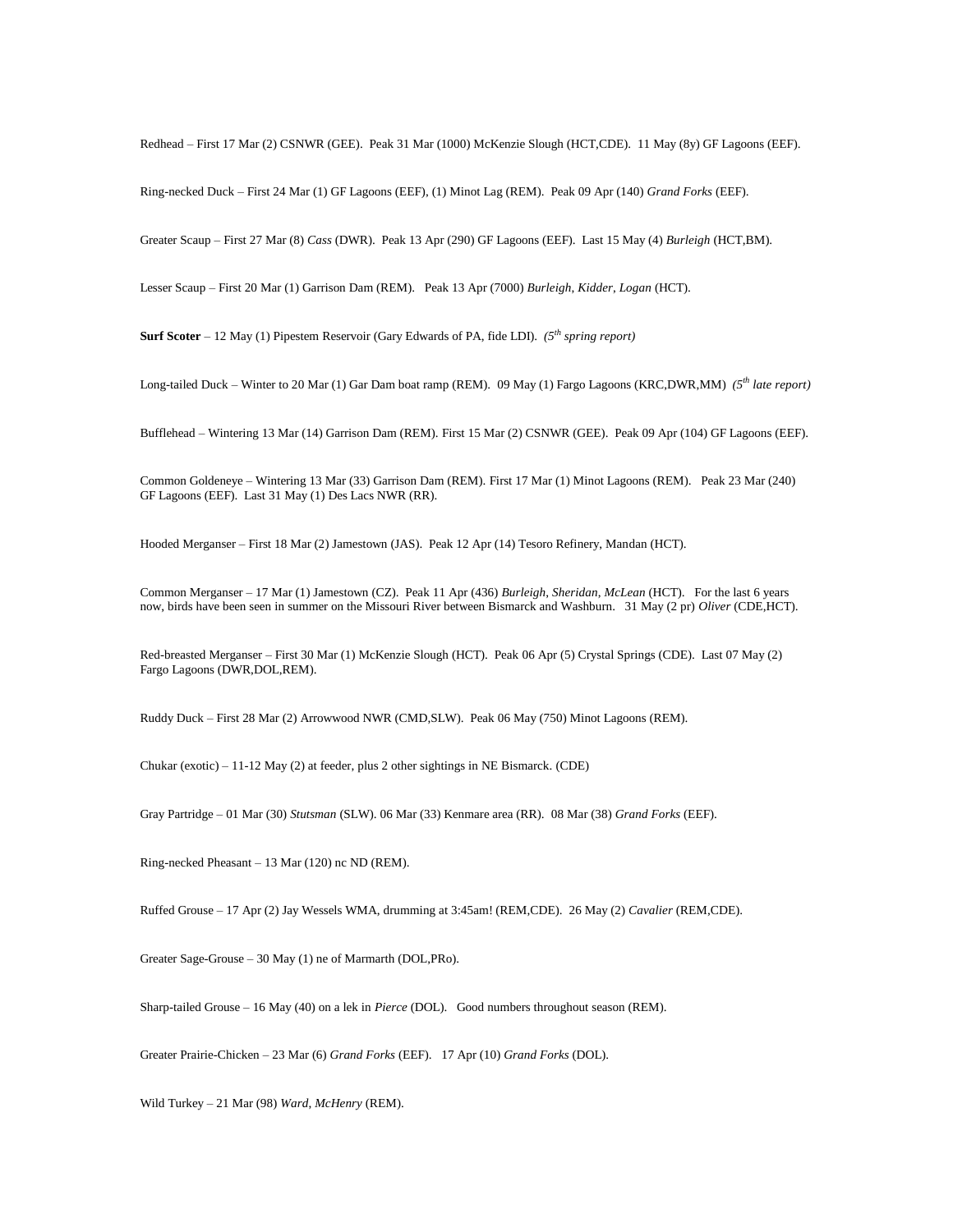Common Loon – First 09 Apr (1) Crystal Springs (MAO). Peak 11 Apr (3) *Cavalier* and (1) *Towner* (REM), (3) New John's Lake (HCT). 07 May (1) Fargo Lagoons (DWR,DOL). 30 May (1) USNWR (REM).

Pied-billed Grebe – First 28 Mar (2) *Richland* (REM,DWR). Peak 06 May (13) *McIntosh* (HCT).

Horned Grebe – 04 Apr (1) Spiritwood Lake (HG). Peak 22 Apr (42) GF Lagoons (EEF). *(third early report)*

Red-necked Grebe – First 01 Apr (1) GF Lagoons (EEF). Peak 16 Apr (12) *Towner*, *Cavalier* (REM,CDE), 06 May (12) GF Lagoons (EEF), 23 May (12) *Bottineau* (CD,DD). 18 May (ON) in *GF Co*, providing first county nesting record. (DOL,EEF). *(new early report by 2 days)*

Eared Grebe – First 09 Apr (3) *Barnes* (MAO). Peak 15 May (250) CSNWR (REM,DOL). 17 May (140) *Burleigh*, *Kidder* (HCT).

Western Grebe – First 11 Apr (1) LLNWR (CDE,HCT). Peak 04 May (145) *Burleigh*, *Kidder* (HCT).

Clark's Grebe – First 24 Apr (1) Lake Bertha (DWR). 30 Apr (1) *Towner* (CDE,REM). 11 May (1) GF Lagoons (EEF). 28 May (1) w. of Ellendale on Hwy 11 (DOL). *(ties 7th early report)*

Am. White Pelican – 02 Apr (flock) *Cass* (ALI). Peak 15 Apr (200) CSNWR (GAE).

Double-crested Cormorant – 04 Apr (4) Tesoro Refinery, Mandan (HCT). Peak 11 May (210) *McIntosh* (HCT).

Am. Bittern – First 11 Apr (1) Harwood (KRC), (1) LLNWR (AGV,PCV). 19 May (9) *Richland* (ER). Peak 26 May (11) *McIntosh*, (1) *Logan* (HCT).  $(5^{th}$  *early report, ties*  $4^{th}$  *peak*)

Least Bittern –

Great Blue Heron – First 28 Mar (1) TRSP (CM). 01 May (30) *Grand Forks*, including (25 nests) near Orr (DOL).

Great Egret – First 07 Apr (1) *Stutsman* (PRS). Peak 28 May (12) *Dickey* (DOL). *(ties 4th peak)*

Snowy Egret – First 13 Apr (1) DeWald Slough (HCT). Peak 08 May (6) DeWald Slough (HCT). *(2nd early report)*

Cattle Egret – First 13 Apr (1) LLNWR (PCV). 14 Apr (1) Patterson Lake (JK), quite rare out there. 13 May (1) Minot Lag (REM). Peak 28 May (81) Hyatt Slough, *Dickey* (DOL,PRo). *(ties 4th early, 4th peak)*

Green Heron – First 07 May (1) Hobart Lake, *Barnes* (LDI). 25-26 May (1) Grand Forks (DOL).

Black-crowned Night Heron – First 13 Apr (1) DeWald Slough (HCT). 26 May (21) *Towner* (REM).

**Yellow-crowned Night Heron** – 07 May (1) Jamestown (MAO),(REM) also seen 17 May (CC,JH). *(now over 20 state reports)*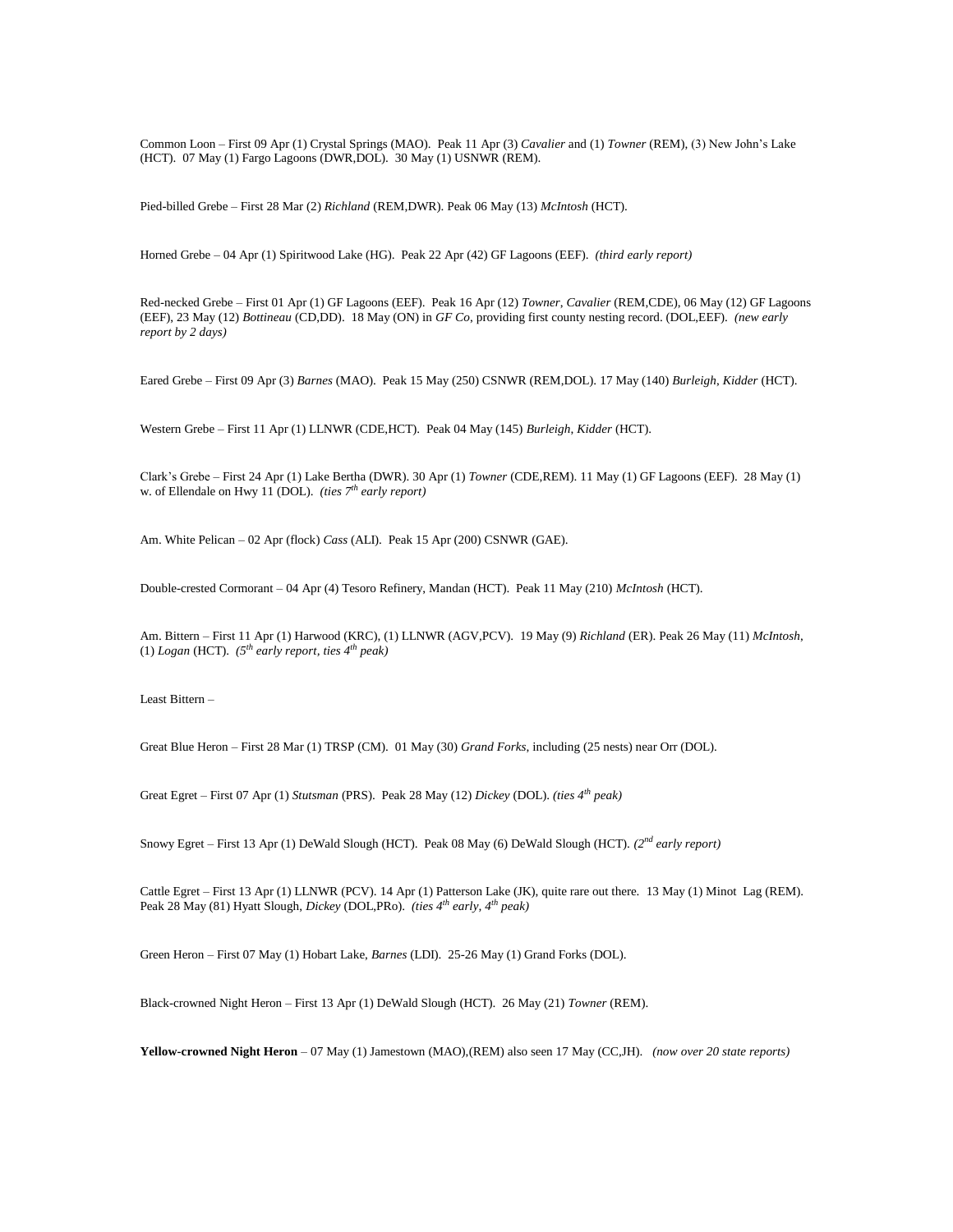White-faced Ibis – First 18 Apr (1) Lake Etta, *Kidder* (HCT). 16 May (33) Jamestown airport (LDI). Peak 28 May (130) Hyatt Slough, *Dickey* (DOL,PRo). *(7th early, new spring peak by 110)*

Turkey Vulture – First 30 Mar (1) Grand Forks (GCBC). Peak 10 Apr (45) Fargo (RHO). 11 Apr (20) Bismarck (MJR). *(ties 7th early, new peak by 22)*

Osprey – First 17 Apr (1) Pembina Gorge (CDE,REM). Several reports of singles. Last 08 May (2) *Pembina* (REM).

Bald Eagle – 27 Mar (21) *Grand Forks* (EEF). Reports of nests are increasing over the years.

Northern Harrier – First 02 Mar (2) *Grand Forks* (EEF). 31 Mar (31) *Grand Forks* (EEF). Peak 16 Apr (32) *Towner*, (7) *Benson*, *Cavalier* (REM,CDE).

Sharp-shinned Hawk – 24 Mar (6) *Grand Forks* (EEF). Last 20 May (1) Forest River (KRC,BJA).

Cooper's Hawk – First 29 Mar (1) Grand Forks (DOL), (1) Sleepy Hollow Park (CDE). Peak 08 May (4) Bismarck (CDE).

Northern Goshawk – 11 Mar (1) Kenmare (RR). 28 Mar (1) *Grand Forks* (DOL). Last 18 Apr (1) Dawson WMA (HCT).

Broad-winged Hawk – First 16 Apr (1) Cando (REM,CDE). 30 Apr (1) dark morph, Lakota (REM,CDE). Peak 05 May (8) Grand Forks (DOL), (7) Grand Forks (EEF). 30 May (14I,1dk) Minot (REM).

Swainson's Hawk – First 28 Mar (1) *Stutsman* (SLW). Peak 30 Apr (12) se ND (REM). 08 May (11) *Kidder* (HCT,BM).

Red-tailed Hawk – 03 Mar (2) Bismarck Airport (CDE), after none seen in winter. 28 Mar (38) *Grand Forks* (EEF).

Ferruginous Hawk – First 27 Mar (1) *Burleigh* (HCT), (1) *McLean* (DNS,IS). 10 Apr (1) *Barnes* (DLK). Peak 08 May (5) *Kidder* (HCT,BM). Six active nests in Bismarck-Mandan checklist area (HCT).

Rough-legged Hawk – 11 Apr (25) *Towner*, *Cavalier* (REM). 16 Apr (17) *Towner* (REM,CDE). Last 15 May (1) *McHenry*  $(REM$ DOL)

Golden Eagle – 14 Apr (1) CSNWR (GAE). 08 May (2) *Kidder* (HCT,BM). 14 May (1) *Divide* (CDE,REM).

American Kestrel – First 10 Mar (1) *Grand Forks* (EEF). Peak 16 Apr (13) *Towner*,*Cavalier*,*McHenry* (REM,CDE).

Merlin – 12 Mar territorial bird on UND Campus (fide DOL), along with several others later. 18 and 22 Mar, 06 Apr (pairs) in Jamestown (fide LDI). Peak 11 Apr (3) Cando Cemetery (REM,CDE). Last 20 May (1) Devils Lake (PHS).

Gyrfalcon –

Peregrine Falcon – First 14 Mar (1) arrived at the bank nestbox in Fargo. Pair is Miracle and Dakota Ace (WC, fide KRC). 02 Apr (1) *Barnes* (ALI). Peak 09 May (4) *Grand Forks* (EEF). 30 May (1) USNWR (REM). *(4th early report, ties spring peak)*

Prairie Falcon – 14 Mar (1) *Ward* (RF). 12 Apr (1) *McLean* (HCT).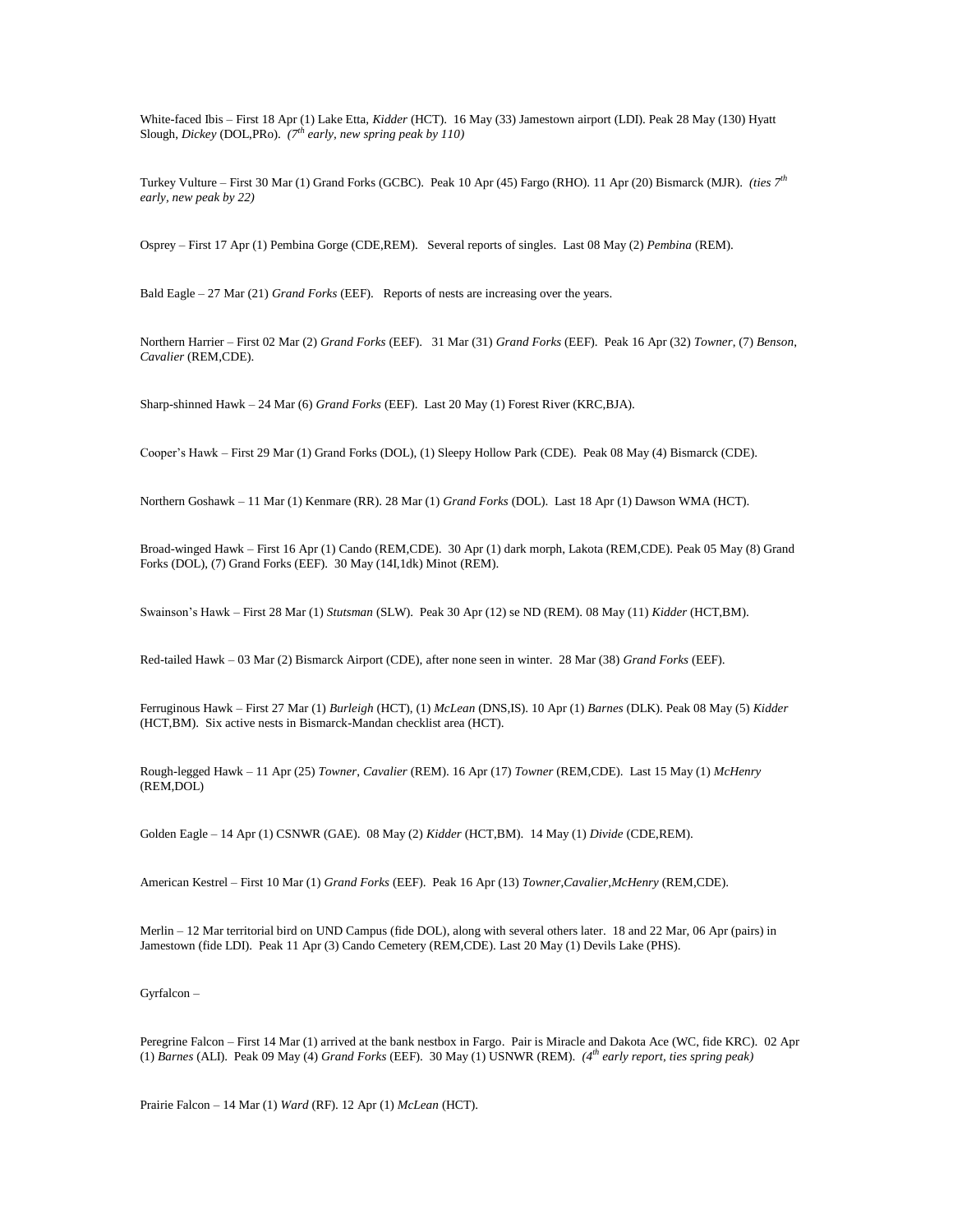Yellow Rail – First 16 May (3) *McHenry* (REM,DOL). 17 May (1) *Grand Forks* (CM). 27 May (5) in *Grand Forks* (DOL,PRo).

Virginia Rail – First 23 Apr (1) *Sargent* (MAO). Peak 29 Apr (4) in *Grand Forks* (DOL,CM). 24 May (4) *Cavalier* (REM,CDE). 27 May (5) *Grand Forks* (DOL,PRo). *(ties 4th early report)*

Sora – First 16 Apr (1) *Barnes* (SPL). Peak 31 May (21) *Burleigh*, *Kidder* (HCT). *(4th early report)*

American Coot – First 26 Mar (2) McKenzie Slough (HCT). Peak 13 Apr (1744) *Burleigh*, *Kidder*, *Logan* (HCT).

Sandhill Crane – First 20 Mar (1) *McIntosh* (HCT). Peak 08 Apr (325) *Towner*,*Cavalier* (REM). Last 08 May (1) *Cass* (DWR).

Whooping Crane – First 08-16 Apr (2) *Ward* (fide REM, et al). 14 Apr (4) *Divide* (fide TN). 15-16 Apr (2) north of Flasher, *Morton* (MJR). 16 Apr (2) Niobe (RR). 22 May (2) near Fort *Ransom*, which were marked with color bands. The birds appeared to be subadults, so possibly from the introduced flock in Wisconsin (Mark Joy, fide LDI).

Black-bellied Plover – First 20 Apr (1) east end Lake Etta (HCT). Peak 20 May (85) Fargo Lagoons (KRC). Last 31 May (2) Minot Lag (REM). *(ties earliest report)*

Am. Golden Plover – First 24 Apr (22) Lake Bertha (DWR). Peak 16 May (130) *McHenry* (REM,DOL). Last 25 May (94) *Nelson*, (5) *Cavalier* (REM,CDE). *(7th early report)*

Semipalmated Plover – First 18 Apr (3) east end Lake Etta (HCT). Peak 18 May (30) KSNWR (DOL). Last 30 May (1) USNWR (REM). *(5th early report)*

Piping Plover – First 26 Apr (1) east end Lake Etta (HCT). 01 May (4) *Mountrail* (REM,CDE). Peak 08 May (5) Lincoln Rd, *Burleigh* (CDE), eventually nested there. 23 May (2) Minnewauken (RSt). 31 May (1) Minot Lag (REM).

Killdeer – First 21 Mar (1) Jamestown (MSo). Peak 17 May (42) *Burleigh*, *Kidder* (HCT).

Black-necked Stilt – 16 May (1) *Richland* (visiting birder, fide KRC). 20 May (1) LLNWR (AGV). 21 May (1) KSNWR (SJA).

American Avocet – First 09 Apr (2) Minot Lag (REM). Peak 02 May (252) *Divide* (REM). *(ties 8th early, 2nd peak)*

Spotted Sandpiper – First 20 Apr (1) *Kidder* (BN, BScherr). Peak 10 May (23) *Grand Forks* (EEF). *(ties 6th early)*

Solitary Sandpiper – First 19 Apr (1) Menoken (BN, BScherr). Peak of (2) by several. Last 19 May (1) *Richland* (ER). *(5th early)*

Greater Yellowlegs – First 30 Mar (1) KSNWR (EB,GCBC). Peak 21 Apr (18) KSNWR (EEF). Last 20 May (4) Fargo Lagoons (KRC).

Willet – First 14 Apr (1) *Ward* (DL,EL). 16 Apr (2) *Barnes* (SPL). Peak 02 May (36) West Fargo (DWR).

Lesser Yellowlegs – First – 31 Mar (1) Lake Bertha (CMN,BO). Peak 15 May (250) CSNWR, (10) *Bottineau* (REM,DOL). 17 May (210) *Grand Forks* (EEF). Last 24 May (5) *Cass* (REM,CDE).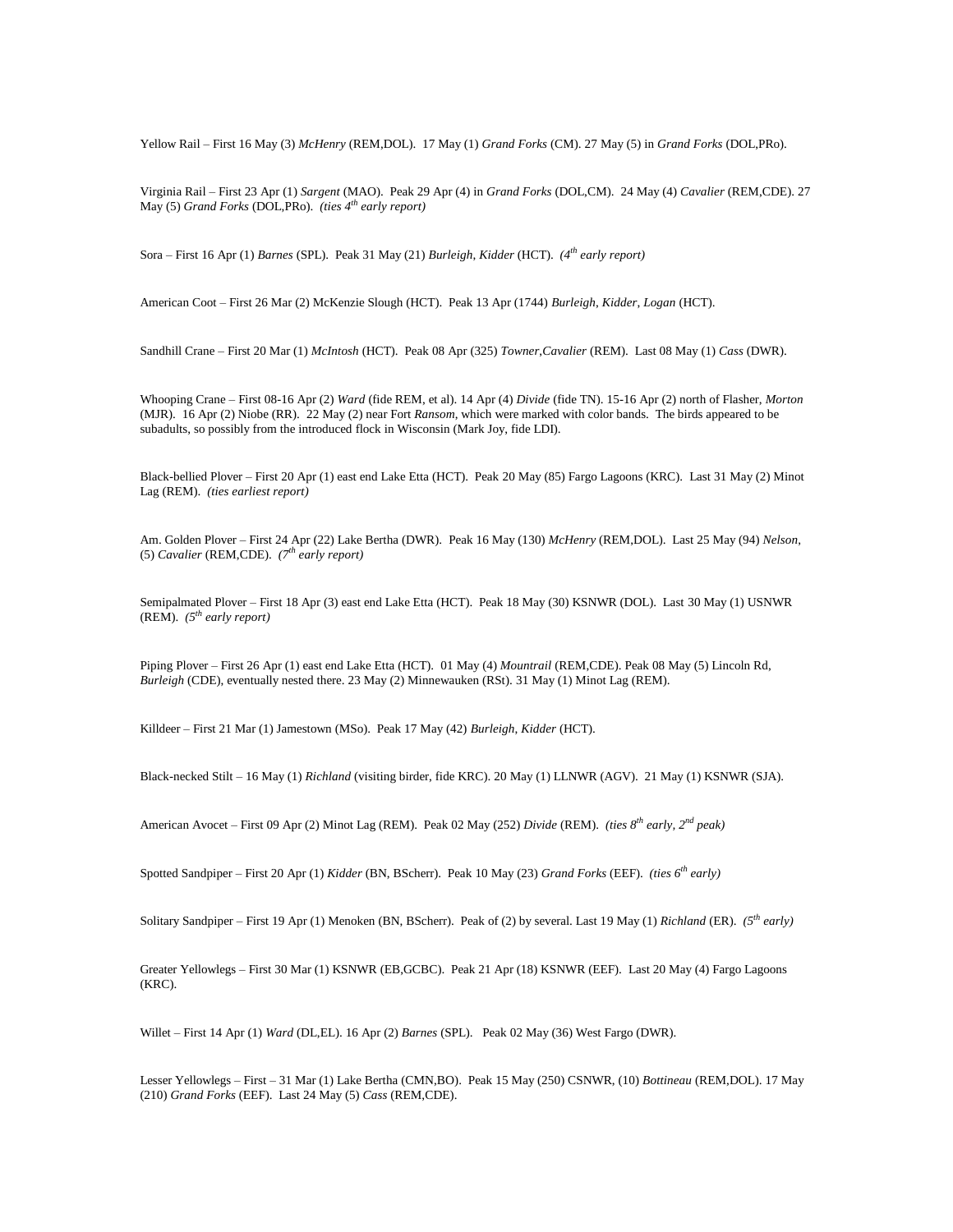Upland Sandpiper – First 19 Apr (1) Cottonwood Lake (SPL). Peak 17 May (25) *McHenry* (REM). *(7th early)*

Whimbrel –

Long-billed Curlew – 29 May (1) *Billings* (ER). 29-30 May (1) *Slope* (DOL,PRo).

Hudsonian Godwit – First 13 Apr (1) east end Lake Etta (HCT). 20 May (38) Fargo Lagoons (KRC). Last 22 May (2) *Steele* (DLK). *(ties 2nd early)*

Marbled Godwit – First 01 Apr (13) KSNWR (EEF). Peak 20 Apr (50) *Kidder*, *Burleigh* (HCT). *(2nd early report)*

Ruddy Turnstone – First 01 May (1) Fordville Dam (DOL). Peak 22 May (4256) Devils Lake, NDBS weekend (PHS). Last 27 May (5) *Ramsey*, (1) *Towner* (REM,CDE). *(ties early report, new peak by 1250)*

Red Knot –

Sanderling – First 08 May (9) east end Lake Etta (HCT,BM). Peak 22 May (188) Devils Lake, NDBS weekend (PHS). Last EOP.

Semipalmated Sandpiper – First 24 Apr (3) east end Lake Etta (CDE,HCT,BM). Peak 15 May (230) *McHenry*,*Bottineau* (REM,DOL). Last EOP.

**Western Sandpiper** – 01 May (1) *Mountrail* (REM). *(ties 2 nd early report)*

Least Sandpiper – First 20 Apr (4) east end Lake Etta (HCT). Peak 20 May (200) Fargo Lagoons (KRC). Last 31 May (2) *Burleigh* (HCT).

White-rumped Sandpiper – First 06 May (1) Minot Lag (REM). Peak 24 May (350) *Cass* (REM,CDE). 31 May (300) *Burleigh* (HCT).

Baird's Sandpiper – First 05 Apr (3) *Steele* (DLK). Peak 15 May (200) *McHenry*,*Bottineau* (REM,DOL). Last 31 May (10) *Burleigh* (HCT).

Pectoral Sandpiper – First 07 Apr (1) KSNWR (EEF). Peak 15 May (90) *McHenry*,*Bottineau* (REM,DOL). Last 23 May (10) *Cavalier* (REM). *(ties 8th early report)*

Dunlin – First 24 Apr (5) east end Lake Etta (CDE,HCT,BM). Peak 22 May (335) Devils Lake, NDBS weekend (PHS). Last EOP.

Stilt Sandpiper – First 08 May (2) east end Lake Etta (CDE,HCT,BM). Peak 15 May (520) *McHenry*,*Bottineau* (REM,DOL). Last EOP.

Buff-breasted Sandpiper – 15 May (2) *Bottineau* (DOL,REM). Last 22 May (2) *Stutsman* (ER).

Short-billed Dowitcher – First 02 May (2) KSNWR (EEF). Peak 17 May (116) KSNWR (EEF). Last 22 May (5) *Cass* (DWR), (4) Davis Flats (PHS), (4) *Towner*,*Ramsey*(REM). *(ties 8th early report, 2nd high number)*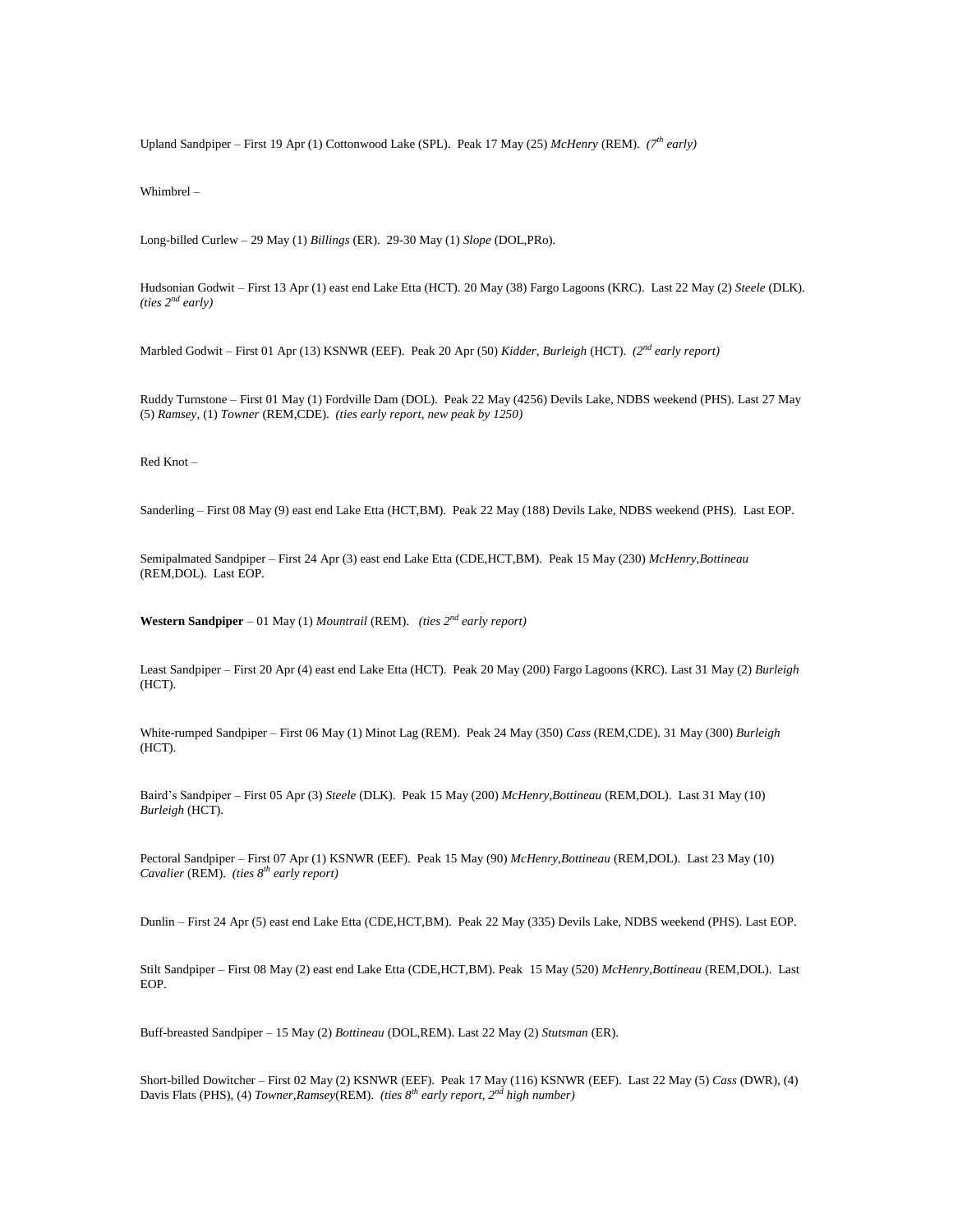Long-billed Dowitcher – First 13 Apr (2) east end Lake Etta (HCT). Peak 05 May (150) east end Lake Etta (HCT). Last 22 May (1) Davis Flats, NDBS weekend (PHS). Very few notes (REM). *(ties 2nd early report)*

Wilson's Snipe – First 30 Mar (1) *McIntosh* (HCT). Peak 11 Apr (20) KSNWR (CM), 19 May (20) *Richland* (ER). *(6th early report)*

Am. Woodcock – First 02 Apr (1) Fargo (KRC), but dead as a Peregrine cache in Fargo. 03 Apr (1) Grand Forks (CM). 05 Apr (1) Thompson gravel pits (DOL). 16 Apr (2) CSNWR (CDE,REM). Peak 17 Apr (5) *Towner*, *Cavalier* (REM,CDE). 17 Apr (1) e of Jamestown (MSo), (2) *Walsh* (REM,CDE). 09 May (1) *Barnes* (DLK). *(new high count)*

Wilson's Phalarope – First 24 Apr (6) east end Lake Etta (CDE,HCT,BM). Peak 15 May (230) *McHenry*,*Bottineau* (REM,DOL).

Red-necked Phalarope – First 06 May (1) Minot Lag (REM). Peak 30 May (500) Minot Lag (REM). Last EOP.

Franklin's Gull – First 27 Mar (2) Bismarck Landfill (CDE,HCT). 16 May (10,000) Rush Lake, *Pierce* (DOL,REM). *(new 4th high)*

Bonaparte's Gull – First 09 Apr (1) Chase Lake (MAO). Peak 07 May (165) *Barnes*,*Cass* (REM). 30 May (1) USNWR (REM).

Ring-billed Gull – First 17 Mar (3) Bismarck (CDE). Peak 27 Mar (2800) Bismarck Landfill (HCT,CDE).

California Gull – First 16 Mar (10) Bismarck (CDE). 06 Apr (90) *Grand Forks* (CM). 14 May (200) *Divide* (REM,CDE). Peak 15 May (6000) *Burleigh* (HCT,BM). *(ties 6th early report, new high by 1k)*

Herring Gull – First 17 Mar (2) Bismarck (CDE). Peak 31 Mar (55) *Burleigh* (CDE). Last 24 May (1) *Cass* (REM,CDE).

Thayer's Gull – 24 Apr (1<sup>st</sup> cycle) at Bismarck Landfill (CDE,HCT,BM). 04 May (1) Fargo Landfill (DWR). *(now well over 20 spring reports after having just 12 thru spring 2007)*

**Iceland Gull** – 27 Mar (1<sup>st</sup> cycle/2<sup>nd</sup> cycle) at Bismarck Landfill (CDE,HCT,CC,JH). Photographed and notes taken. First report for Bismarck-Mandan area. *(Second spring report, now over 20 reports for ND).*

Lesser Black-backed Gull – First 31 Mar (2) LLNWR (CDE). Last 24 Apr (2) Bismarck Landfill (CDE,HCT,BM). Now regular in Bismarck in the month of April. Seen on 3 other trips to Bismarck Landfill, only missed once. (CDE). *(6th March report)*

Glaucous Gull – First 27 Mar (1) Bismarck Landfill (CDE,HCT). 07 Apr (1) LLNWR (WSW). *(14th and 15th spring reports, definitely increasing in recent years)*

Least Tern – First 29 May (1) n. Bismarck (DOL,PRo). 31 May (1) Cross Ranch SP (CDE,HCT).

Caspian Tern – First 01 May (1) Spiritwood Lake (PP). 15 May (2) Missouri River (CDE). Peak 17 May (15) *Kidder* (HCT,BM). *(ties 7th early)*

Black Tern – First 04 May (1) *Kidder* (HCT). Peak 15 May (250) *McHenry*,*Bottineau* (REM,DOL). 25 May (250) USNWR (DD).

Common Tern – First 20 Apr (1) LLNWR (MJR). Peak 17 May (50) *Burleigh*, *Kidder* (HCT).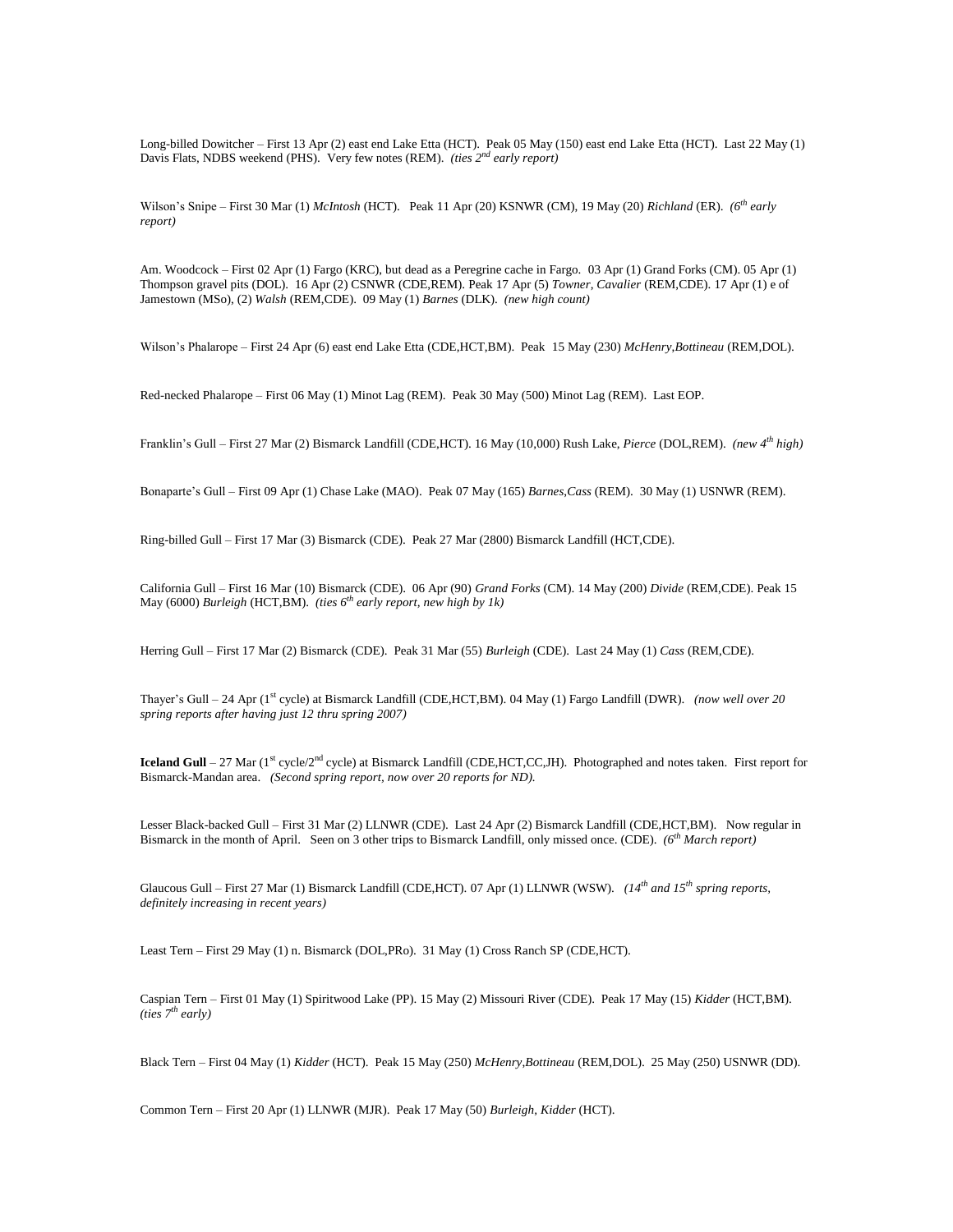Forster's Tern – First 23 Apr (1) *Ransom*, (2) *Sargent* (MAO). Peak 17 May (110) *Burleigh*, *Kidder* (HCT). *(4th peak)*

Rock Pigeon – 13 May (75) Greenway, GF (DOL). 29 May (50) Mandan (HCT).

Eurasian Collared-Dove – BOP (22) in yard, but dispersed in next couple weeks down to 1 pair (CDE). 11 Apr (1) Hope (DLK). 15 May (30) Bismarck (LAG, fide HCT).

**White-winged Dove** – 29 Apr to 08 May (1) Harwood (LLG,JMG). *(11<sup>th</sup> state report)* 

Mourning Dove – First 23 Mar (1) Grand Forks (DOL). 16 Apr (nest) *Cavalier* (REM,CDE). Peak 08 May (170) *Kidder* (HCT,BM).

Yellow-billed Cuckoo –

Black-billed Cuckoo – 18 May (1) TRSP (DOL,CM). 19 May (1) Forest River (KRC,BJA). 24 May (2) *Cass* (CDE,REM,DWR). Several other sightings end of May. Earlier and more than usual.

Eastern Screech-Owl – 05 Mar, 18-19 Apr (1) calling in Fargo (DLK). 06 Apr (1) calling in Jamestown, young appeared 23 May (Jen Traut, fide JML). 17 Apr (1) *Stark* (JK). 25 Apr and 18 May (1) TRSP (DOL). Nesting in central Bismarck for several years now (AV).

Great Horned Owl – 18 Mar (arctic) in Grand Forks (DOL). 20 May (3y) on 2 nests in *Grand Forks* (EEF). In doing surveys, (HCT) reports 12 nests in *McIntosh* county in a 15x15 mile area.

Snowy Owl – Several sightings in March. Peak 04 Mar (4) *Grand Forks* (DOL). 01 Apr (2) GF Lagoons (EEF). 02 Apr (1) *Barnes* (HAK). Last 08 Apr (1) GF Lagoons (EEF).

Burrowing Owl – First 16 Mar (3) *Morton* (HCT). 27 Apr (1) *Stutsman* (KAS). 08 May (2) *Kidder* (HCT,BM). 14 May (1) flew across road from *Ward* to *Mountrail* Co 1 mile west of Coulee (CDE,REM). 14 May (1) *Towner* (SDL). *(2nd early report)*

Barred Owl – 16 Mar (1) n. Grand Forks (Ann Flower), also 10,18 May (DOL). **17 Apr (1) Homme Dam,** *Walsh* **(REM,CDE).** 19 May (1) Forest River (KRC,BJA).

Long-eared Owl – First 16 Apr (1) Cando Cemetery (birder later found to have yg in June), (1) *Cavalier* (CDE,REM). 01 May (2) *Oliver* (AV). 15 May (1) CSNWR (REM,DOL). 21 May (2y) *Towner* (CDE,REM). Bird found to be nesting, about the 3rd record of nesting for *Grand Forks* (TGD).

Short-eared Owl – 03 Mar, 04 Apr (8) *Kidder* (WE,WE,LJ,JJ). 07 Apr (30) *Grand Forks*, still present mid-May, nesting(?). (DOL). 09 Apr (22) GF Lagoons (CM). 11 Apr (21) *Towner*, *Cavalier* (REM). 20 May (7y) in a nest in *Stark* (JWH). Many other reports. *(3rd spring high)*

Northern Saw-whet Owl – 15 Mar (4) responding to tapes in Grand Forks (DOL). 25 Mar (2) Jay Wessels (DOL). 04 Apr (1) roosting Lincoln Golf Course, GF (CV,DOL, and 10 others). 25 Apr (2) Turtle River (DOL). 03 May (1) Greenway, GF (DOL).

Common Nighthawk – First 17 May (1) Grand Forks (CM). Peak 25 May (8)*Cass*, *Cavalier* (REM,CDE).

Poor-will – 10 May (1) Dickinson (JK). 31 May (1) *Slope* (ER). *(3rd early spring report)*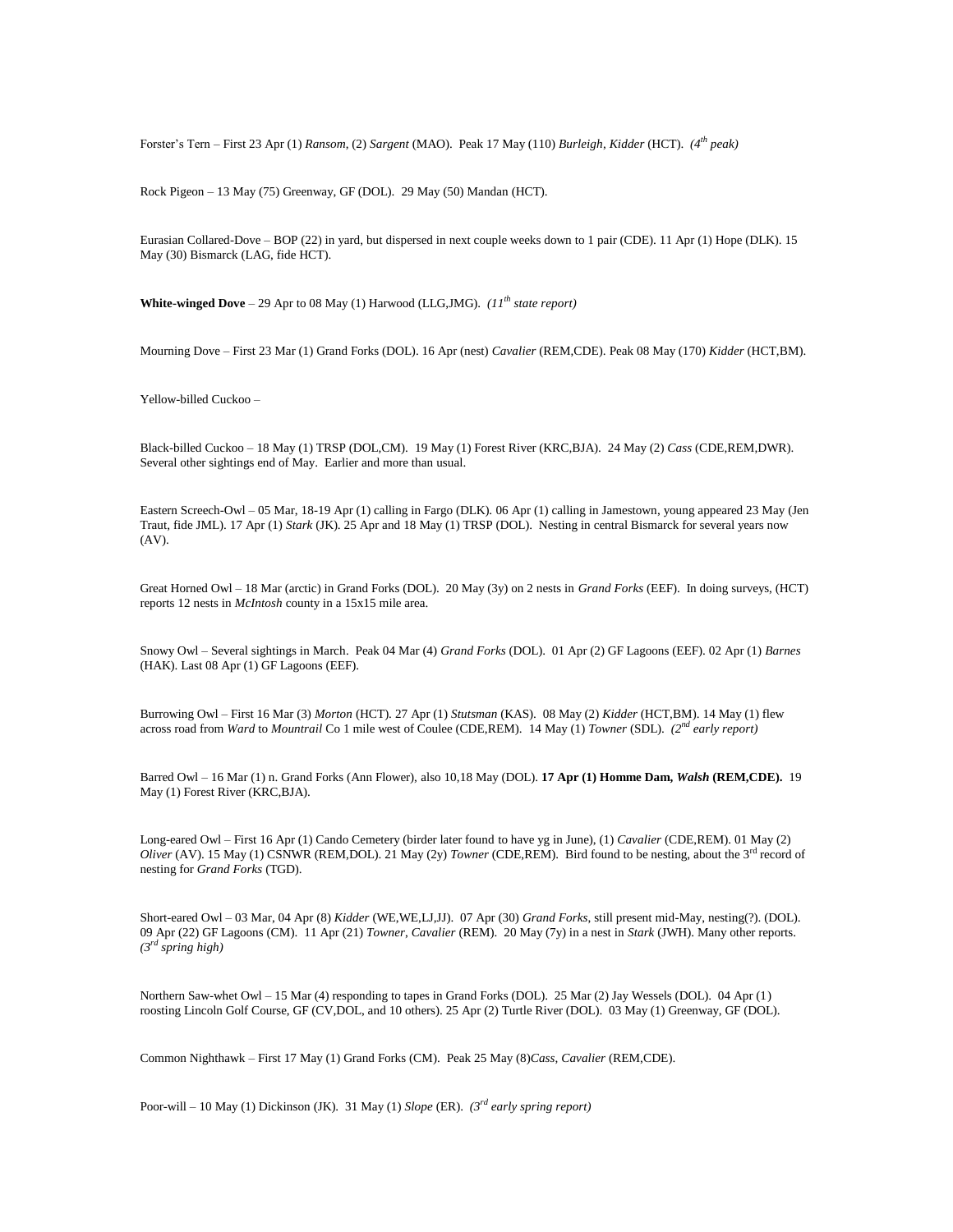Whip-poor-will – First 10 May (1) Mickelson field (DPW). 11 May (1) GF Cemetery (RJL),(DOL,DH), (1)Lincoln GC, GF (CLF).

Chimney Swift – First 15 May (3) Hope (DLK), (2) Jamestown (LDI), (3) Fargo (KRC). Peak 18 May (10) Grand Forks (DOL).

Ruby-throated Hummingbird – 10 May (1) Grand Forks (GCBC). Peak 26 May (2) *Cavalier*, (1) *Pembina* (REM,CDE).

Belted Kingfisher – Wintering 21 Mar (1) Garrison Dam (REM). First 09 Apr (1) W. Fargo (KRC), (1) Oak Park (REM). Peak 06 May (3) Fargo (KRC). *(9th wintering report)*

Red-headed Woodpecker – First 11 May (1) Harwood (CA). Peak 29 May (3) *Slope* (DOL).

Red-bellied Woodpecker – 28 Mar (3) *Richland* (DWR). 08 May (1) Lake Isabelle, *Kidder* (HCT,BM). 13 May (1) CSNWR (GAE). **20 May to EOP (pair) Lake Upsilon,** *Rolette* **(Armand Lagasse).** Peak 20 May (4) Forest River, Fargo (KRC,BJA). 31 May (1) Sawyer (SH).

Yellow-bellied Sapsucker – First 02 Apr (1) Fargo (KRC). Peak 21 Apr (19) in a 4 mile walk, Grand Forks (DOL). *(ties 5th early)*

Downy Woodpecker – 15 May (1) at a nest hole in Bismarck (CDE).

Hairy Woodpecker – 15 May (1) at a nest hole in Bismarck (CDE).

N. "Yellow-shafted" Flicker – Peak 12 Apr (80) *Grand Forks* (EEF), (25) Bismarck (CDE). 16 Apr (63) *Towner*, *Cavalier* (REM,CDE).

N. "Red-shafted" Flicker – One wintered in n. Bismarck (ET). 06 May (2) MacLean Bottoms (HCT). 18 May (1) LLNWR (GPS). 30 May (1) Marmarth (DOL,PRo)

Pileated Woodpecker – 24 May (1) *Bottineau* (CD,DD). Otherwise present, only reports from Fargo and Grand Forks.

Olive-sided Flycatcher – First 13 May (1) Grand Forks (DOL). Last 30 May (1) Oak Park (REM).

W. Wood-Pewee – First 22 May (1) Marmarth (WE,WE,LJ,JJ), 30 May (1) (DOL, PRo). 31 May (1) Cottonwood CG, TRNP S. Unit (DOL,PRo). *(5th early spring)*

E. Wood-Pewee – First 19 May (1) *Richland* (ER), (1) *Stutsman* (PRS). Peak 25 May (4) *Cass*, *Griggs* (REM,CDE), 28 May (4) *Cass* (KRC).

Yellow-bellied Flycatcher – First 21 May (1) Forest River (ER). 25-26 May (1) Grand Forks (DOL). 27 May (1) Cando (REM,CDE). 29-30 May (1) Hope (DLK). 31 May (1) Sawyer (SH). All reports.

Alder Flycatcher – First 11 May (1) Armour Park (KRC). 24 May (2) TRSP (CM). Peak 30 May (12) Oak Park (REM). *(ties 7th early)*

Willow Flycatcher – First 19 May (1) *Ransom* (ER). 27 May (2) *Grand Forks* (DOL).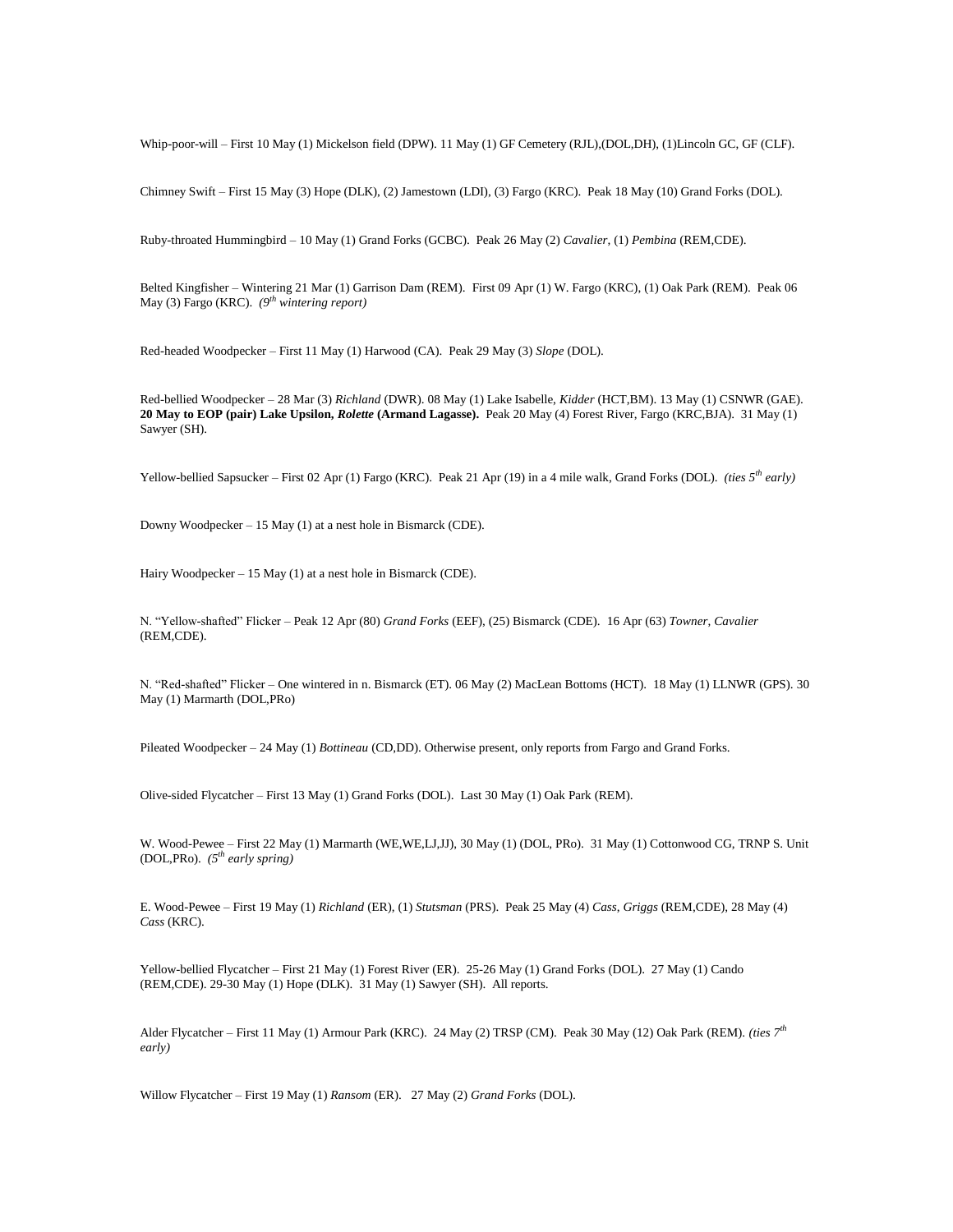Least Flycatcher – First 04 May (1) Sleepy Hollow Park (CDE,HCT). Peak 21 May (84) *Pierce*, *Towner* (REM,CDE).

Eastern Phoebe – First 03 Apr (1) Ashtabula Res (DLK). 12-14 Apr (2) Sleepy Hollow Park (CDE). 13 Apr (10) *Grand Forks* (EEF). Peak 17 Apr (11) ne ND (REM,CDE). 17 Apr (NB) Grand Forks (EEF).

Say's Phoebe – First 07 Apr (1) NPWRC (LDI). 08 May (2) Oak Grove Park (DPW), (1) Greenway, GF (DOL), (1) *Cavalier* (REM). 27 May (1) Niagara, *Grand Forks* (DOL). 27 May (8) *Billings* (ER), 28 May (7) *Slope* (ER). *(ties 5th early, 2nd high)*

Great Crested Flycatcher – First 18 May (1) Oak Park (REM). 28 May (3) Smith's Grove, *Oliver* (HCT). Peak 24 May (8) *Cass* (REM,CDE)

Western Kingbird – First 06 May (1) Valley City (RJT), (1) *Stutsman* (PRS). Peak 31 May (52) *Oliver*, *Burleigh*, *Kidder* (HCT).

Eastern Kingbird – First 10 May (1) Cottonwood Lake study area (SPL). Peak 31 May (66) *Burleigh*, *Kidder* (HCT).

Loggerhead Shrike – First 30 Apr (1) *Sargent* (MAO). 08 May (1) *Kidder* (HCT,BM). 23 May (5) sw ND (WE,WE,LJ,JJ). Three observations in 2 days EOM in Badlands (DOL,PRo).

Northern Shrike – 30-31 Mar (1) singing lustily in Greenway of GF (DOL). Last 07 Apr (1) *McIntosh* (HCT).

Bell's Vireo – First 26 May (2) Beaver Bay RA (HCT), where has been present for nearly 10 years now. 27 May (1) heard in Bismarck (CC).

Yellow-throated Vireo – First 15 May (1) Trefoil Park (DPW). 17 May (3) *Grand Forks* (EEF). Peak 22 May (13) *Benson*, *Ramsey* (REM). *(new 3rd high)*

**Plumbeous Vireo** – 15 May (1) Jamestown Dam (LDI), no documentation. *(7th state report)*

Blue-headed Vireo – First 06 May (1) Trefoil Park (KRC). Peak 13 May (2) Grand Forks (DOL). Last 22 May (1) Grahams Island SP (PHS).

Warbling Vireo – First 15 May (1) Trefoil Park (DPW), (1) Bismarck (CDE). Peak 31 May (12) *Oliver*, *Kidder* (HCT).

Philadelphia Vireo – First 12 May (1) Fargo (DLK). Last 26 May (1) English Coulee, GF (DOL,PRo), (1) Kenmare (RR). Few reports.

Red-eyed Vireo – First 15 May (1) *Kidder* (HCT,BM), (1) Sawyer (SH). Peak 26 May (17) *Cavalier*, *Pembina* (REM,CDE).

Blue Jay – 19 Mar (20) Sawyer (REM). 09 Apr (9) Grand Forks (EEF). 14 May (10) Greenway, GF (DOL).

Black-billed Magpie – 14 Mar (4) *Ward* (REM). 26 Mar (4) KSNWR (SJA). 30 Mar (8) Kenmare (RR). 10 Apr (4) *Morton* (HCT).

American Crow – 22 Mar (50) Grand Forks (DOL). 23 Mar (ON) in Grand Forks (EEF). 04 Apr (165) *Ward*, *McHenry* (REM).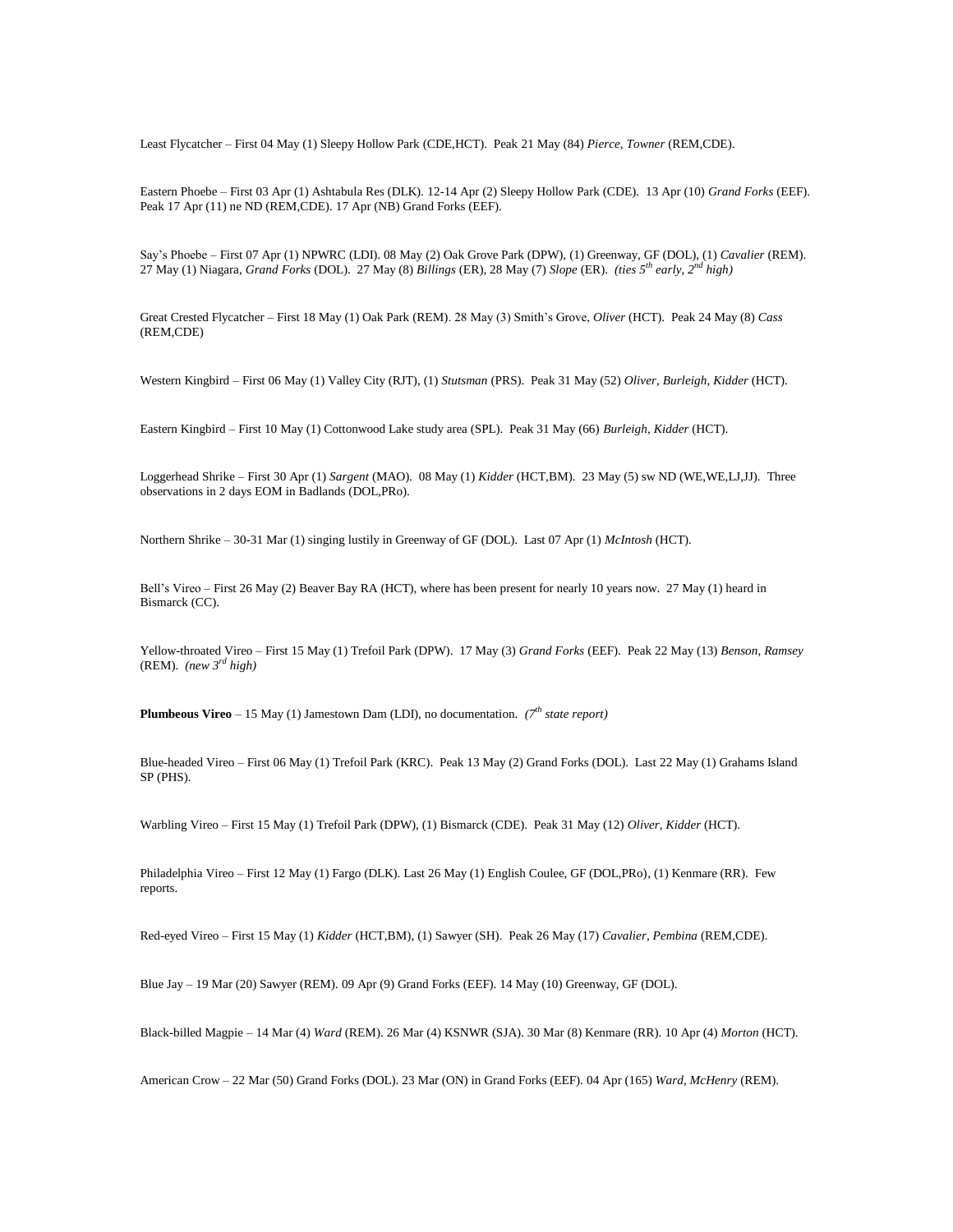Common Raven – 08 Mar (8) Kenmare area (RR). **23 Mar (2) at nest on a powerline structure for first nesting record in Grand Forks Co.** 06 May (2) large young, 18 May (5) at nest, so 3 juveniles, 26 May (4) fledged young (DOL). 22 Apr carrying food south of Drayton in *Walsh* (TGD,EEF,DOL). Now could be expected anywhere in the top two tier counties east to west (DOL).

Horned Lark – 08 Mar (1489) *Grand Forks* (EEF). 13 Mar (1400) nc ND (REM).

Purple Martin – First 17 Apr (1) Buxton (SW,AW), 08 May (5) died at same location due to no food (SW,AW). Peak 14 May (26) *Divide* (REM,CDE).

Tree Swallow – First 04 Apr (1) KSNWR (DH). Peak 07 May (2500) Lake Isabelle, *Kidder* in the midst of a spring snow storm (CDE). *(ties 2 nd early, new high)*

Violet-green Swallow – 31 May (3), including (1) at nest hole in TRNP S. Unit (DOL,PRo).

Northern Rough-winged Swallow – First 23 Apr (2) Patterson Lake (JK). 05 May (11) *Ward* (REM). 20 May (12) *Sargent* (ER). *(ties 7th early)*

Bank Swallow – First 21 Apr (5) LLNWR (WSW). Peak 10 May (300) GF Lagoons (EEF), 18 May (300) *McIntosh* (HCT).

Cliff Swallow – First 21 Apr (50) LLNWR (WSW). Peak 10 May (1000) GF Lagoons (EEF). *(ties 5th early)*

Barn Swallow – First 14 Apr (1) CSNWR (GAE). Peak 10 May (400) GF Lagoons (EEF). *(6th early report)*

Black-capped Chickadee – 08 May carrying nest material into a nestbox in our yard (DOL). 15 Mar (12) Greenway, GF (DOL). Peak 13 Apr (15) Oak Park (REM). 17 Apr (12) Forest River (KRC).

Red-breasted Nuthatch – Peak 16 Apr (9) *Towner* (REM,CDE). 10 May (4) Bismarck,Mandan (HCT). Widely reported (1-3) throughout the period after very few last year. 28 Apr (nest) in Oak Park (REM). *(new spring high)*

White-breasted Nuthatch – 10 Apr (10) Orchard Glen, Fargo (KRC). Otherwise present.

Brown Creeper – Peak 12-14 Apr (10) Sleepy Hollow Park (CDE). 16 Apr (7) *Towner* (REM,CDE). Last 11 May (1) GF Cemetery (EEF).  $(ties 2<sup>nd</sup> high)$ 

Rock Wren – First 08 May (1) along causeway at LLNWR (John & Sigrid McFarland of Toronto, Ontario), photos by (PCV,AGV,KJV). New for the LLNWR checklist. 23 May (2) *Morton* (HCT). 27 May (5) *Billings* (ER), 31 May (4) *Slope* (ER).

House Wren – First 29 Apr (1) *Nelson* (DOL). Peak 31 May (45) *Oliver*, *Kidder* (HCT).

Winter Wren – 12 Apr (1) N. Fargo (DPW), (1) S. Fargo (MAO). 14 Apr (1) West Fargo (KRC). 17 Apr (1) Trefoil Park, Fargo (CA). Last 29 Apr (1) Mickelson (DPW). All reports.

Sedge Wren – First 29 Apr (1) N. Fargo (DPW). Peak 16 May (8) *McHenry* (REM). 19 May (8) *Richland* (ER). *(6th early report)*

Marsh Wren – First 03 May (1) *Stutsman* (PRS). Peak 31 May (56) *Kidder*, *Burleigh* (HCT). *(3rd spring high)*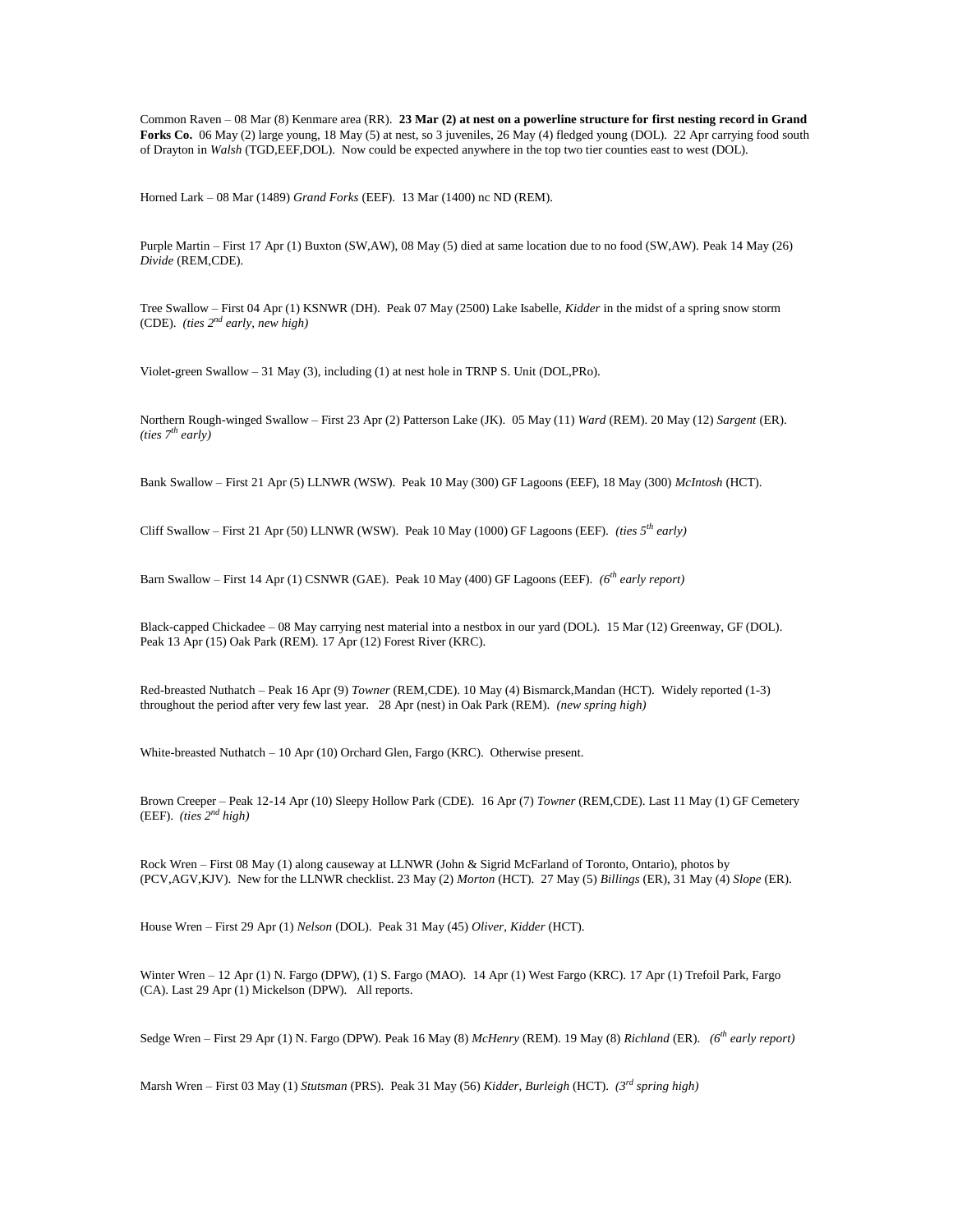Golden-crowned Kinglet – First 07 Mar (2) NewTown (PKS). 30 Mar (6) Fargo (DPW). 08 Apr (8) Grand Forks (CM). Last 17 Apr (1) *Cavalier* (CDE,REM).

Ruby-crowned Kinglet – First 02 Apr (1) *Grand Forks* (SJA), (1) Forest River (KRC). Peak 11 May (110) Armour Park (KRC). 12 May (50) *Cass* (DWR). Last 20 May (1) Forest River (KRC). *(new spring high)* 

Blue-gray Gnatcatcher – 06 May (1) Fargo (DPW,CMN). 08 May (1) a few blocks north in Fargo (DPW), same bird(?). *(6th early report)*

Eastern Bluebird – First 22 Mar (1) NPWRC (LDI). 06 Apr (6) Gen. Sibley Park (CDE). Peak 10 Apr (10) CSNWR (REM).

Mountain Bluebird – First 09 Mar (1) CSNWR (GAE). 30 Mar (1) GFAFB (SJA). Peak 15 May (10) CSNWR (DOL,REM). 27 May (12) *Billings* (ER).

Townsend's Solitaire – 15 Mar (1) CSNWR (GAE). Only report. Missed in Bismarck-Mandan last winter, first in many years.

Veery – First 11 May (1) Fargo (DLK). 15 May (2) Jamestown Dam (LDI). Peak 26 May (8) *Cavalier*, *Pembina* (REM,CDE). *(2nd spring high)*

Gray-cheeked Thrush – First 08 May (2) *Steele* (DLK), (1) Tuttle (HCT,BM). Peak 14 May (5) *Stutsman*,*Ransom* (MAO). Last 21 May (1) Fargo (DLK).

Swainson's Thrush – First 30 Apr (1) *Cavalier* (REM,CDE). Peak 10 May (30) Grand Forks (EEF). 30 May (9) Marmarth (DOL, PRo). 31 May (1) Cross Ranch SP (CDE,HCT).

Hermit Thrush – First 02 Apr (11) Grand Forks (DOL). Peak 26 Apr (16) English Coulee, GF (CM). Last 14 May (2) Grand Forks (SJA). *(ties 6th early)*

Wood Thrush –

American Robin – 06 Apr (500) Kenmare (RR). 12 Apr (250) Greenway, GF (DOL). 16 Apr (275) *Towner*, *Cavalier* (REM,CDE).

Varied Thrush –

Gray Catbird – First 12 May (1) Fargo (CMN,BO). Peak 22 May (30) *Benson*, *Ramsey* (REM). *(ties 4th high)*

N. Mockingbird – First 27 Apr (1) Greenway GF (DOL). 18 May (1) *Wells* (LJ,JJ). 21 May (1) *Towner* (REM,CDE). *(5th early)*

Brown Thrasher – Wintering bird present to 13 May (1) Bismarck (LAG,fide HCT). First 25 Apr (1) Pipestem Reservoir (BE), (1) Buxton (SW,AW). Peak 08 May (10) Grand Forks (DOL). *(8th wintering report)*

European Starling – 27 Mar (4000) Bismarck (HCT,CDE). 06 Apr (1000) Grand Forks (CM).

American Pipit – First 01 Apr (5) GF Lagoons (EEF). Peak 06 May (66) GF Lagoons (EEF). Last 19 May (2) GF Lagoons (EEF). *(ties 4th early, 2nd high, ties 8 th late)*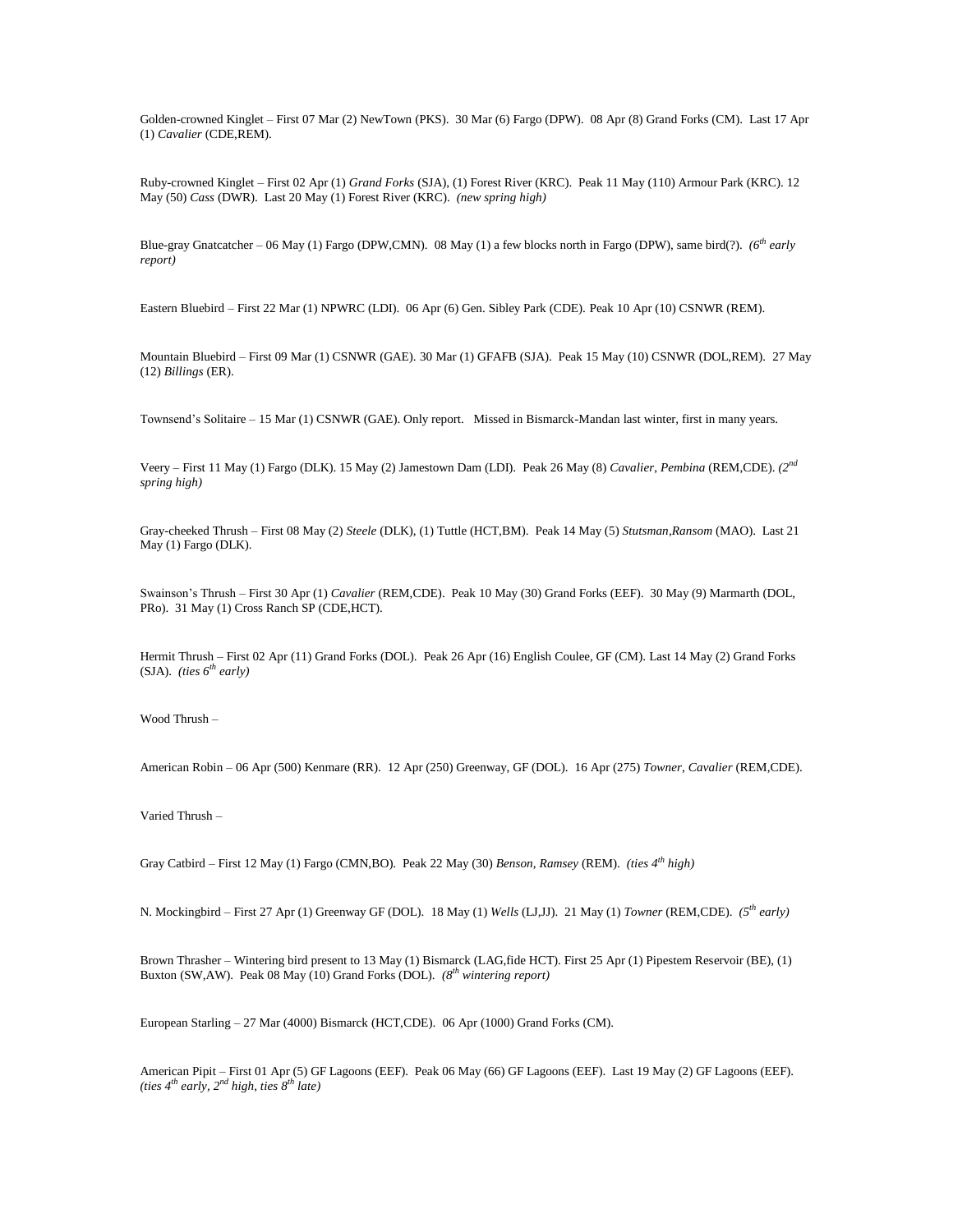Sprague's Pipit – First 23 Apr (1) Patterson Lake (JK). 24 Apr (3) *Mountrail* (TB,JK). 03 May (2) *Burleigh* (MJR). 15 May (9) *McHenry* (REM,DOL). Nest found in *Burleigh* (DNS,IS).

Bohemian Waxwing – 06 Apr (several) NPWRC (MAS). 09 Apr (3) Grand Forks (DOL). Only reports.

Cedar Waxwing – 09 Apr (90) Grand Forks (DOL). 17 Apr (130) Mandan Tesoro Refinery (HCT). 31 May (90) *Ward*, *McHenry* (REM).

**Blue-winged Warbler** – 29 May (1) Larimore (TL). *(18th state report)*

Golden-winged Warbler – First 10 May (1) Fargo (MCB). 18, 19 May (1) Forest River Fargo (KRC,BJA). Last 24 May (1) Oak Grove area (DPW). *(ties 5th late)*

Tennessee Warbler – First 10 May (1) N. Fargo (DPW). Peak 19 May (50) Forest River (KRC). Last EOP.

Orange-crowned Warbler – First 15 Apr (1) Sleepy Hollow Park (CDE,HCT). Peak 08 May (61) Bismarck (CDE). Last EOP in Oak Park (REM). *(ties earliest report, 2nd high, ties late migrant)*

Nashville Warbler – First 06 May (1) N. Fargo (DPW). Peak 13 May (7) Greenway, GF (DOL). Last 22 May (1) *Ramsey* (PHS).

Northern Parula –

Yellow Warbler – First 21 Apr (1) photographed in Grand Forks (Ron Fischer, fide DOL). Peak 21 May (109) *Pierce*, *Towner* (REM,CDE). *(New early spring)*

Chestnut-sided Warbler – First 16 May (1) GF Cemetery (SJA). Peak 20 May (5) Forest River (KRC,BJA). Last 27 May (1) Fargo (DLK).

Magnolia Warbler – First 11 May (1) Armour Park (KRC). Peak 21 May (11) *Towner* (REM,CDE). Last 27 May (1) *Towner* (REM,CDE).

Cape May Warbler – First 10 May (1) Grand Forks (DOL). Peak 21 May (6) *Pierce*, *Towner* (CDE,REM). Last 27 May (1) *Towner* (CDE,REM).

Black-throated Blue Warbler –

Yellow-rumped Warbler – First 11 Apr (4) Menoken Grove, *Burleigh* (CDE,HCT). Peak 08 May (276) Bismarck (CDE). 15 May (200) Jamestown Dam (LDI). Last 26 May (1) English Coulee, GF (DOL).

Black-throated Green Warbler – First 10 May (1) N. Fargo (DPW). 12 May (2) N. Fargo (CMN,BO) Last 19 May (2) Forest River (KRC,BJA).

Blackburnian Warbler – First 14 May (1) Grand Forks (EEF). Peak 20 May (5) Forest River (KRC,BJA). Last 26 May (1) *Cavalier* (REM,CDE). *(ties 2nd high)*

Pine Warbler –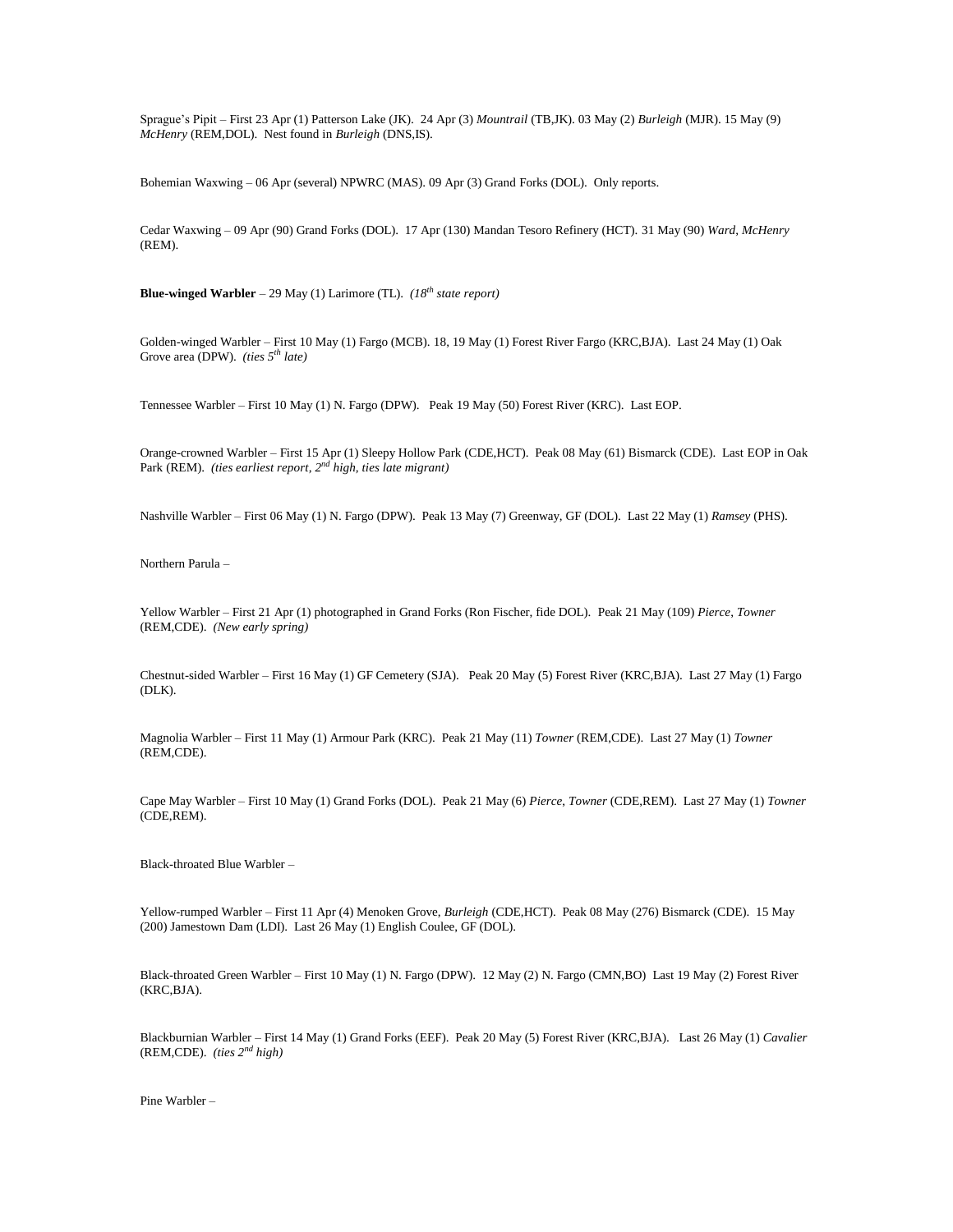Palm Warbler – First 26 Apr (1) English Coulee, GF (CM). Peak 13 May (30) Greenway, GF (DOL). Last 21 May (1) *Pierce* (REM,CDE). *(ties 7th early)*

Bay-breasted Warbler – First and Peak 15 May (3) Jamestown Dam (LDI). 18 May (1) Forest River (KRC,BJA). 23 May (1) Grand Forks (REM,CDE,TGD,BJA,DWR). Last 26 May (1) *Cavalier* (CDE,REM).

Blackpoll Warbler – First 10 May (1) GF Cemetery (GCBC), (1) N. Fargo (DPW). Peak 21 May (14) *Pierce*, *Towner* (REM,CDE). Last 30 May (1) Oak Park (REM).

Black-and-white Warbler – First 30 Apr (1) Grand Forks (CM). 13 May (15) Forest River (KRC). 15 May (50) Jamestown Dam (LDI). *(3rd high report)*

American Redstart – First 11 May (1) Armour Park (KCR). Peak 26 May (42) *Cavalier*, *Towner* (REM,CDE).

**Worm-eating Warbler** – 30 May (1) photographed at Cross Ranch State Park (KS,SS, fide CDE). *(12th state report)*

Ovenbird – First 08 May (1) Grand Forks (EEF). Peak 11 May (15) Forest River, Fargo (KRC).

Northern Waterthrush – First 30 Apr (2) *Cavalier* (REM,CDE). Peak 11 May (20) Armour Park (KRC). Last 26 May (20) *Cavalier*, *Pembina* (REM,CDE).

**Kentucky Warbler** – 23 May (1) singing in TRSP (REM,CDE),(BJA,SJA,KRC,TGD,DOL,RJL,PHS,DWR), *Photo. (8th state report)*

Connecticut Warbler – First 17 May (1) Fargo (DLK). 23 May (1) TRSP (DOL), (1) GF Cemetery (EEF). Peak and Last 24 May (2) Trefoil Park (DPW), (1) *Cass* (REM).

Mourning Warbler – First 10 May (1) N. Fargo (DPW). 19 May (3) Forest River (KRC,BJA). Peak 24 May (5) N. Fargo (DPW). Last 30 May (1) Hope (DLK). *(ties 4th early)*

MacGillivray's Warbler –

Common Yellowthroat – First 05 May (1) Bismarck (CDE). Peak 31 May (32) *Oliver*, *Burleigh*, *Kidder* (HCT).

Hooded Warbler –

Wilson's Warbler – First 10 May (1) N. Fargo (DPW). 19 May (3) Forest River (KRC). Last 27 May (1) *Towner* (REM,CDE).

Canada Warbler – First 19 May (1) Forest River (KRC). Peak 19 May (6) Forest River (KRC,BJA). Last 27 May (1) *Towner* (REM,CDE).

Yellow-breasted Chat – First 23 May (4) *Morton* (HCT), Marmarth (WE,WE,LJ,JJ). Peak of (8) 27 May *Billings*, 31 May *Slope* (ER).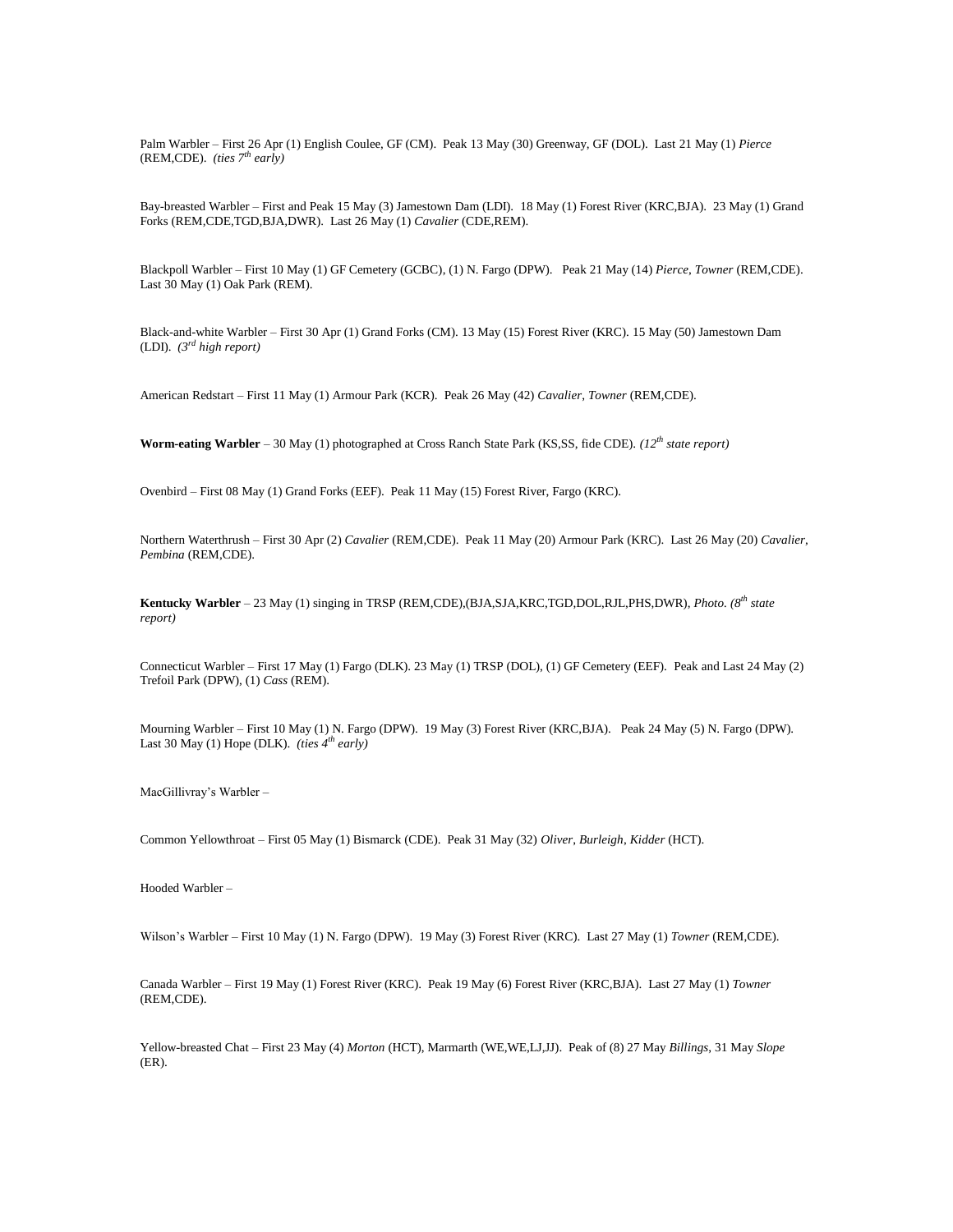Spotted Towhee – First 18 Apr (1) Burlington (SDL). 06 May (1) Fargo (DPW,CMN). Peak 27 May (14) *Billings* (ER). *(ties 6th early)*

Eastern Towhee – First 29 Apr (1) Valley City (JML). 07 May (1) Steele (CDE). 12 May (1) Harvey (WE,WE). 14 May (2) *Barnes* (MAO). 23 May (1) singing both songs at Mystical Horizons, Turtle Mtns (DOL). 26 May (8) *Pembina*, *Cavalier* (REM,CDE). *(New early, new high "spring" count )*

American Tree Sparrow – Peak 22 Mar (75) LLNWR (MJR), (80) *Burleigh* (CDE,HCT). Last 18 Apr (2) *Grand Forks* (EEF).

Chipping Sparrow – First 10 Apr (1) N. Fargo (DPW). Peak 15 May (435) sc ND (HCT). *(New 2nd high)*

Clay-colored Sparrow – First 20 Apr (1) Bismarck (LAG). Peak 21 May (40) CSNWR (CD,DD). *(ties 5th early)*

Brewer's Sparrow – 30 May (3) s. of Marmarth (DOL,PRo).

Field Sparrow – First Apr 15 (1) in MN yard on the Red River (DPW). 02 May (1) Mandan Exp Station (CDE). 30 Apr (8) *Sargent* (MAO). Peak 23 May (10) *Morton* (HCT). 27 May (10) *Billings* (ER). 29 May (1) West Fargo (KRC). *(New high)*

Vesper Sparrow – First 13 Apr (4) *Burleigh* (HCT). Peak 24 Apr (15) *Mountrail* (TB,JK).

Lark Sparrow – First 30 Apr (1) Grand Forks (EEF), (1) *Sargent* (MAO). Peak 27 May (20) *Billings* (ER). 31 May (16) *Kidder* (HCT).

Lark Bunting – First 23 May east of Marmarth (WE,WE,LJ,JJ). 24 May (2) LoNWR (CD,DD). Peak 28 May (30) *Billings* (ER).

Savannah Sparrow – First 14 Apr (1) GF Lagoons (EEF). Peak 17 May (47) *Grand Forks* (EEF).

Baird's Sparrow – First 15 May (1) *McHenry* (REM,DOL). 19 May (1) Pearl Lake, *Stutsman* (LDI,KM). Peak 28 May (7) Lostwood NWR, (4) *McHenry* (REM,DOL).

Grasshopper Sparrow – First 22 Apr (1) LLNWR (MJR). Peak 27 May (12) *Billings* (ER). *(ties 2nd early, ties 4th high)*

LeConte's Sparrow – First 29 Apr (1) *Nelson* (DOL,CM). 19 May (8) *Richland* (ER).

Nelson's Sparrow – First 25 Apr (2) *Sargent* (MAO,DWR). Peak 27 May (5) *Grand Forks* (DOL). *(3rd early report)*

Fox Sparrow – First 30 Mar (1) GF Cemetery (EEF), (1) N. Fargo (DPW). Peak 16 Apr (9) *Towner*,*Cavalier* (REM,CDE). Last 18 Apr (1) NDSU (KRC).

Song Sparrow – First 28 Mar (2) Jamestown (LDI). Peak 14 Apr (48) *Grand Forks* (EEF).

Lincoln's Sparrow – First 21 Apr (1) Grand Forks (DOL). Peak 13 May (10) Greenway, GF (DOL). Last 20 May (2) *Sargent* (ER).

Swamp Sparrow – First 12 Apr (2) Grand Forks (DOL), (1) Sleepy Hollow Park (CDE). Peak 22 May (6) *Stutsman* (ER).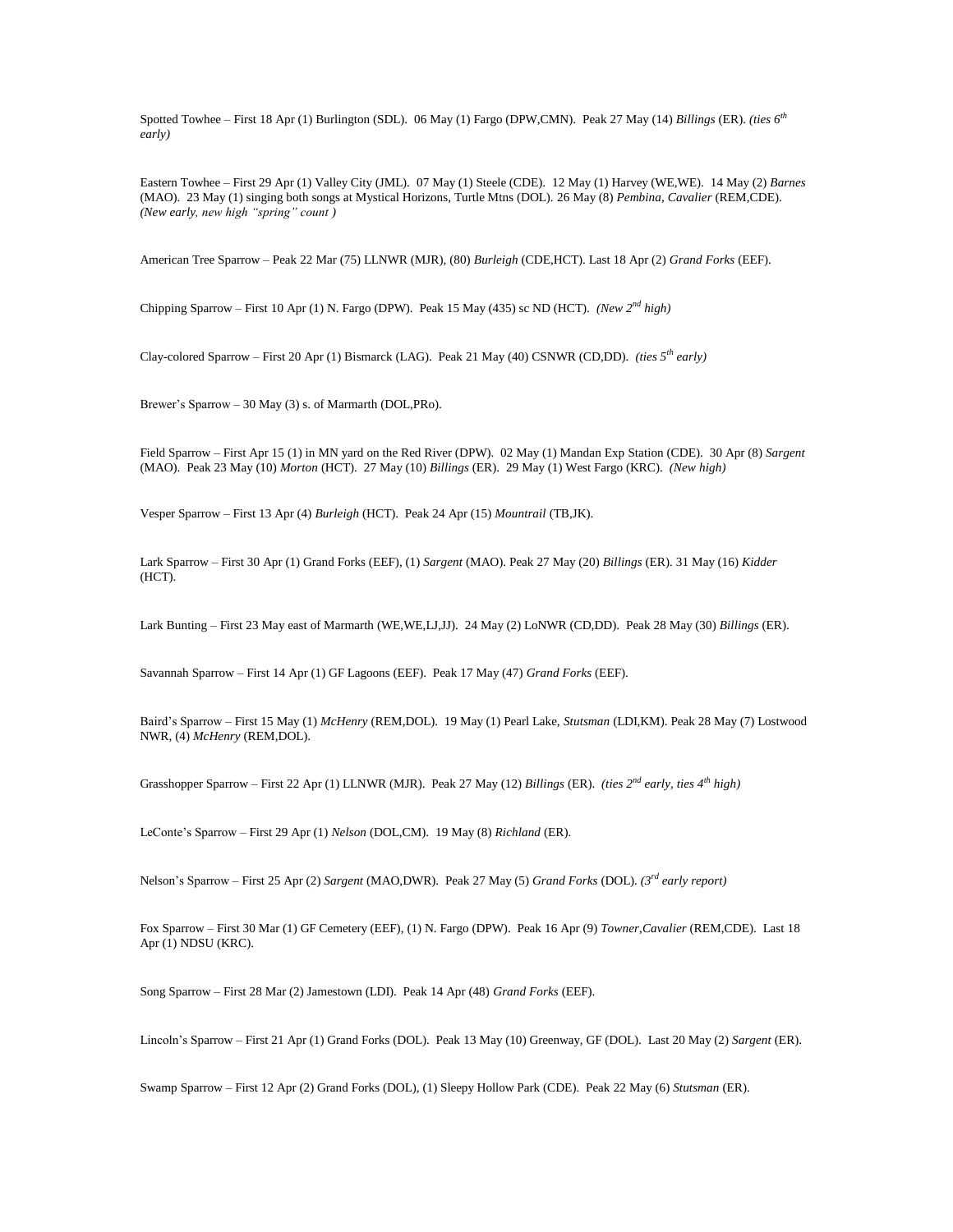White-throated Sparrow – Wintering 06 Mar (2) UND Campus (DOL). First 12 Apr (1) Grand Forks (DOL). Peak 30 Apr (500) ne ND (REM,CDE). Last 25 May (1) Grand Forks (DOL). *(ties 4th peak)*

Harris's Sparrow – First 29 Apr (1) Harwood (CA), W. Fargo (JR). Peak 10 May (31) *Kidder* (HCT). Last 26 May (1) *Stark*weather (CDE,REM).

White-crowned Sparrow – First 27 Apr (1) W. Fargo (JR). Peak 10 May (21) *Grand Forks* (EEF). Last 18 May (1) *Emmons* (HCT), (1) Bismarck (LAG), (1) Sawyer (REM).

Dark-eyed Junco – Peak 12 Apr (500) Grand Forks (DOL). 13 Apr (370) *Grand Forks* (EEF). Last 14 May (1) Greenway, GF (DOL).

McCown's Longspur – 22 May (sev) on Rhame Prairie (WE,WE,LJ,JJ), 30 May (6) singing males (DOL,PRo).

Lapland Longspur – Peak 23 Mar (10,000) *McIntosh* (HCT,Jim Kowalski). 16 Apr (8000) *Towner*, *Cavalier* (REM,CDE). Last 19 May (1) GF Lagoons (EEF).

Smith's Longspur – First 11 Apr (3) *Towner* (REM). 16 Apr (4) *Barnes* (MAO). Last 25 Apr (6) Fairfield Township, *Grand Forks* (DOL). *(New early by 6 days)*

Chestnut-collared Longspur – First 25 Mar (1) *Burleigh* (IS,Jim Kowalski). 24 Apr (10) *Grand Forks* (DOL). Peak 31 May (66) *Burleigh*, *Kidder* (HCT). *(ties 6th early)*

Snow Bunting – Peak 07 Mar (120) *Grand Forks* (EEF). Last 16 Apr (29) *Towner* (REM,CDE).

**Summer Tanager** – Mid-May report in Valley City (fide BJA). 27 May thru EOP (1) Burlington (fide SDL). *(2<sup>nd</sup> June report)* 

Scarlet Tanager – First 18 May (1) TRSP (DOL,CM). 19 May (2) Arrowwood NWR (PRS). Peak 23 May (1) *Cass*, (2) *Grand Forks*  (DWR). 26 May (4) *Cavalier*, *Pembina* (REM,CDE). *(ties 4th high "spring")*

**Western Tanager** – 25 May (1) Marmarth (WE,WE,LJ,JJ). 27 May (1) Horace (LLG,JMG).

Northern Cardinal – 26 Mar (1) NPWRC (CMD). Five territories in Grand Forks (DOL). 23 Apr (6) Greenway, GF (DOL). All but one report from the 2 Red River cities.

Rose-breasted Grosbeak – First 07 May (1) n. Bismarck (ET). Peak 15 May (16) *Kidder* (HCT,BM), 20 May (16) Forest River (KRC).

Black-headed Grosbeak – First 07 May (1) Bismarck (CDE), (1) Mandan (HCT). 12 May (2) Minot (CJT,ST). Peak 16 May (14) Bismarck (CDE). 31 May (2) Sawyer (SH). *(4th high)*

Blue Grosbeak – 26 May (2) Beaver Bay RA (HCT). 29 May (1) down-slope into MacLean Bottoms (CDE), still present 30 May (JJM). 31 May (2) *Emmons* at MM 17 and 27 of Hwy 1804 (JJM). *(5th early report)*

Lazuli Bunting – **First 01-04 May (1) photographed, Horace (LLG,JMG, et al).** 15 May (sev) Minot (RF). 29 May (2) *Morton* (HCT). 30 May (several) in the Badlands (DOL,PRo). 31 May (3) Sawyer (SH). *(new early report by 3 days)*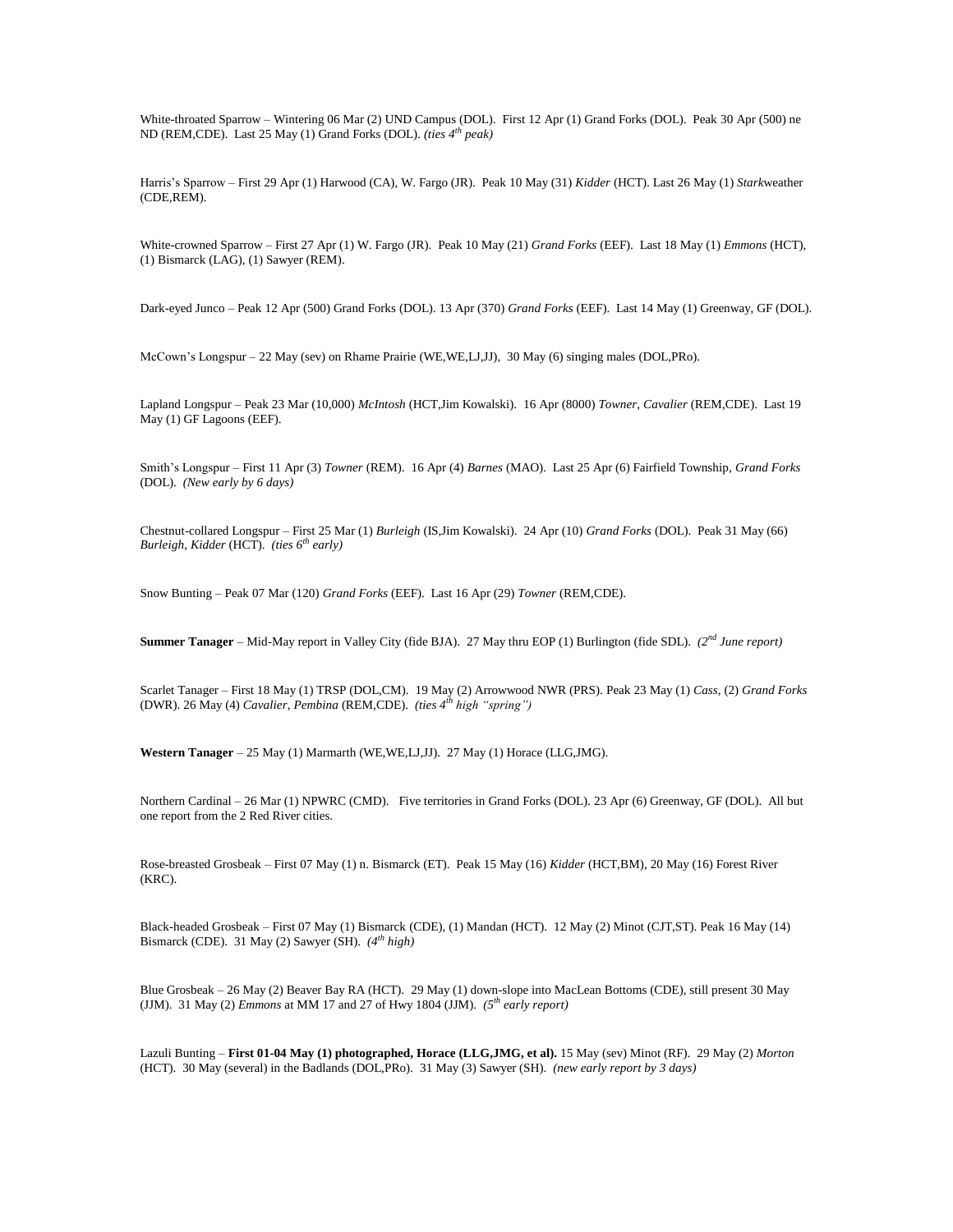Indigo Bunting – First 11 May (2) Grand Forks (CM). 24 May (2) N. Fargo (DPW). 25 May (1) Mandan Union Cemetery (HCT). 26 May (3) *Cavalier*, *Pembina* (REM,CDE).

Dickcissel – First 29 May (1) *Emmons* (DOL,PRo).

Bobolink – First 10 May (3) GF Lagoons (CM), (1) *Stutsman* (KAS). Peak 22 May (30) *Stutsman* (ER).

Red-winged Blackbird – First 05 Mar (2) Grand Forks (DOL). Peak 11 Apr (6000) *Burleigh* (HCT,CDE).

Western Meadowlark – First 14 Mar (4) *Morton* (BScherr). Peak 08 May (90) *Kidder* (HCT,BM).

Yellow-headed Blackbird – First 27 Mar (7) *Stutsman* (PRS). Peak 10 May (1500) *Burleigh*, *Kidder* (HCT,BM).

Rusty Blackbird – Wintering(?) 06 Mar (flock) n. of Medina (DBu). First 24 Mar (2) Embden (CMN). Peak 28 Mar (18) *Richland* (REM). Last 24 Apr (2) *Cavalier* (REM).

Brewer's Blackbird – First 06 Apr (3) *Grand Forks* (CM),(EEF). Peak 25 Apr (600) *Williams*, *Divide* (REM). *(ties 3rd high)*

Common Grackle – Wintering(?) 11 Mar (1) *LaMoure* (JML). First 22 Mar (1) Grand Forks (DOL), (1) *Grand Forks* (EEF). Peak 13 Apr (1100) *Burleigh*, *Kidder*, *Logan* (HCT).

**Great-tailed Grackle** - 23 Apr (1) *Sargent* (MAO). 31 May (1) *McHenry*(REM, and visiting birders). *(6th and 7th state reports)*

Brown-headed Cowbird – First 09 Apr (5) e. Jamestown (LDI). Peak 08 May (250) *Kidder* (HCT,BM).

Orchard Oriole – First 10 May (1) Grand Forks (DOL). Peak 31 May (25) *Oliver*, *Burleigh*, *Kidder* (HCT). *(ties 5th early report)*

Bullock's Oriole – First 23 May (1) Marmarth (WE,WE,LJ,JJ), 30 May (1) (DOL,PRo). 31 May (2) Cottonwood Campground, TRNP (DOL,PRo). *(6th early report)*

Baltimore Oriole – First 07 May (1) Dawson (CDE). 24 May (6) in a flock flyover in W. Fargo (KRC). Peak 25 May (13) east central ND (REM,CDE).

Pine Grosbeak – 21 Mar (2) Devils Lake (TI).

Purple Finch – 13 Apr (9) Grand Forks (EEF). 17 Apr (17) ne ND (REM,CDE).

House Finch – 15 May (20) sc ND (HCT). Present in small numbers (REM).

Red Crossbill - No Reports.

White-winged Crossbill – 07 Mar (8) Mandan Union Cemetery (CDE), two pair stayed to nest. Present to 05 May (HCT). 21 Mar (8) Cando Cemetery (SDL). 28 Mar (2 pair) Jamestown Res. (MSo). 30 Apr (13) ne ND (REM,CDE). 16 May (15) Greenway, GF (DOL). 16, 27 May (juveniles) at Rugby Cemetery (REM,CDE,DOL). *(ties 2nd high)*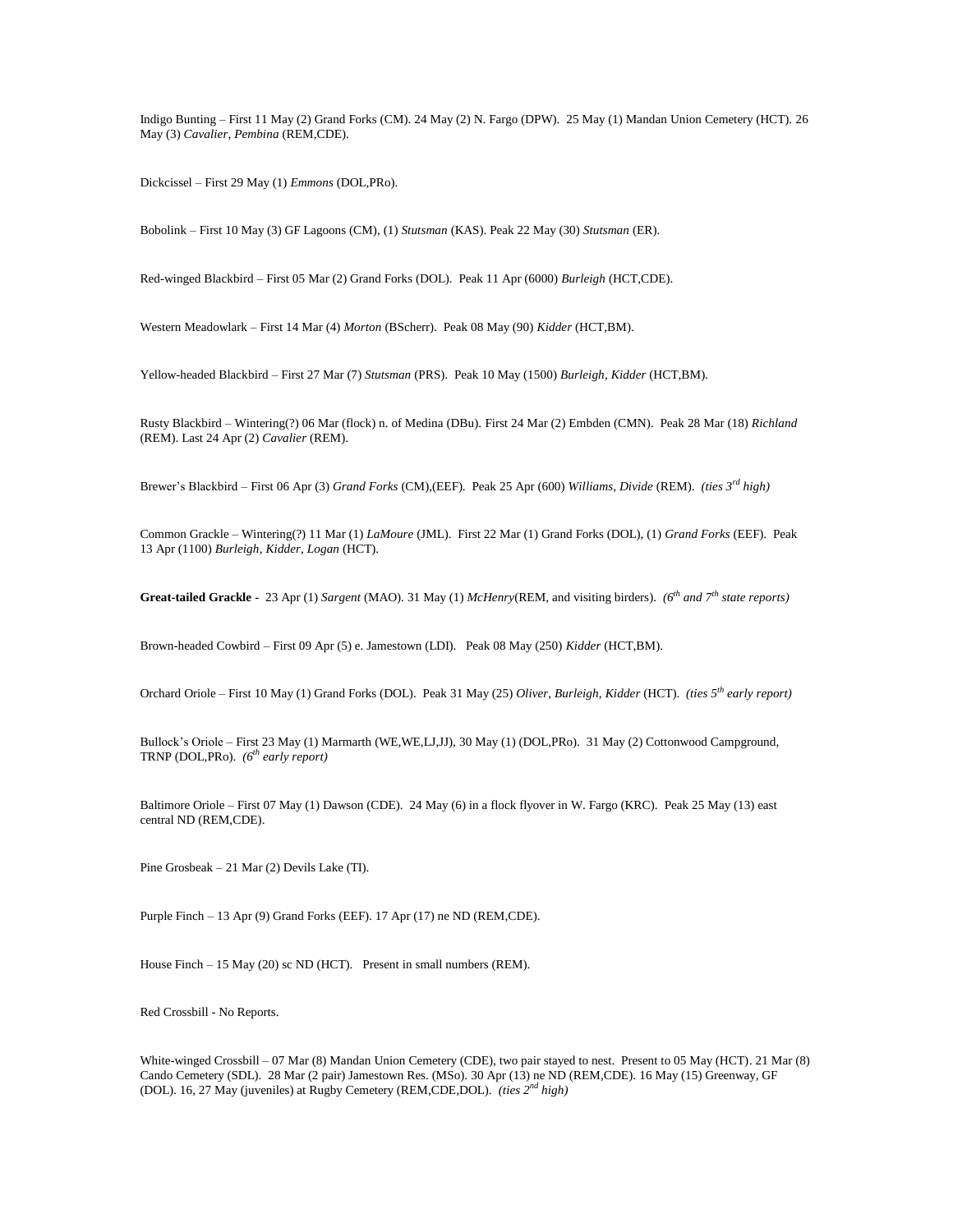Common Redpoll – 20 Mar (1), 21 Mar (2) Hope (DLK). Only report.

Pine Siskin – 15 Mar (25) Bismarck (LAG). 22 May (2 fledged yg) Grand Forks (EEF). First week of may seeing juveniles (DOL).

American Goldfinch – 07 Mar (36) Hope (DLK). 04 May (60) Kenmare (RR). 15 May (102) Dawson, *Kidder* (HCT).

House Sparrow – 08 May (135) *Kidder* (HCT). 22 Apr (100) Drayton (DOL).

## **Requiring more documentation:**

Virginia Rail – 14 Apr (1) *Ward* (DL,EL). Common Nighthawk – 29 Apr (1) Valley City (RJT). Baltimore Oriole – 07, 11 Apr (1) Fargo (fide CMN) in two different hearsay reports.

**OBSERVERS:** (from east to west, compilers underlined)

E-Bird (8944 data entries):

- Marissa Ahlering, Tyler Bell, Chistopher Dunford, David Dunford, Susan Hill, Jane Kostenko, James Rauch, Erik Ripma
- FARGO: Patrick Beauzay, Keith R. Corliss, Wick Corwin, Rick Gjervold, Robert H. O'Connor, Connie M. Norheim, Becky Oberlander, Mark A.Otnes, Dean W. Reimer, Dennis P. Wiesenborn.
- GRAND FORKS: Eve E. Freeberg, David O. Lambeth, Sandy J. Aubol, Betsy Batstone-Cunningham, Tim G Driscoll, Cory L Floden, Ann Flower, Deb Hanson, Chris Merkord, Paul Roisen (Iowa), Cec Volden, Grand Cities Birdclub.
- HOPE: Donald L. Kubischta

ARROWWOOD NWR: Paulette R. Scherr, Dave A. Azure, Jeff A. Dion, Cordell J. Entzminger, Matt J. Fairfield, Ashley A.

Farnsworth, Terry L Gwilliams, Kim D Hanson, Terry R Heiden, Jamie L. Kinzle, Dustin Krueger, Mark K Liberda, Robbie

C Lundeen, Jason D. Lura, Gene Massey, Doris D. Messmer, Mark A. Otnes, Greg E. Petrick, Bill E. Riebe, Elaine M. Riebe, Kris A. Sather, Luke Vaneps, Justin C. Wanzek, Kerry D. Whipp, Stacy L. Whipp, Jen E. Zorn

NORTHERN PRAIRIE RESEARCH CENTER, JAMESTOWN: Larry D and Amy L. Igl, Jane Austin, Toni Barnick, Alisa Bartos, Ray Bechheit, Rick L. Bohn, Tom K. Buhl, Rachel Bush, Eusty & Lew Cowardin, Alisa Dovichin, Colin M. Dovichin, Betty Euliss, Heber Golden, Ray Greenwood, Hal A. Kantrud, Steve P. Lane, Kyle McLean, Steve Peterson, John Rohrback, Glen Sargent, Jill A. Schaffer, Terry L. Schaffer, Mark H. Sherfy, Rip Shively, Tom A. Sklebar, Jeramiah Slagter, Matt Solenski, Marsha A. Sovada, Brenda Jarski-Webber, Robert Woodard, Chris Zinke.

J. CLARK SALYER NWR: Gary A. Eslinger, Gary E. Erickson, Todd A. Grant

- LONG LAKE NWR: Michael J, Jane E. Rabenberg, Cheryl L Jacobs, Todd C King, Jackie Lundstrom, Edward L. Meendering, Gregory P. Schonert, Paul C VanNingen, Kathy J, VanNingen, Aaron G. VanNingen, Weston S Weisenburger, Wendy J. Wollmuth.
- BISMARCK/MANDAN: Clark H. Talkington, Marlene Anderson, Cathy Clayton, Corey D. Ellingson, Cody Fox, Leigh Ann Gregoire,
	- John Hoganson, Alena Kraft, Jim Kowalski (Boston, MA), Janelle J Masters, Steven McDonough, Betty Morgan, Bob Neugebauer, Dan L. Rogers, Bob Scarlett, Bill Scherr, Johan Stenslie, Kristian Stenslie, Peder K Stenslie, Solvei Stenslie, Dan N. Svingen, Ila Svingen, Erik Thompson, Alan VanNorman.

MINOT: Ron E. Martin, Sherry D. Leslie, Gary T. Leslie, David W. Walsh

KENMARE: Russ Rytter